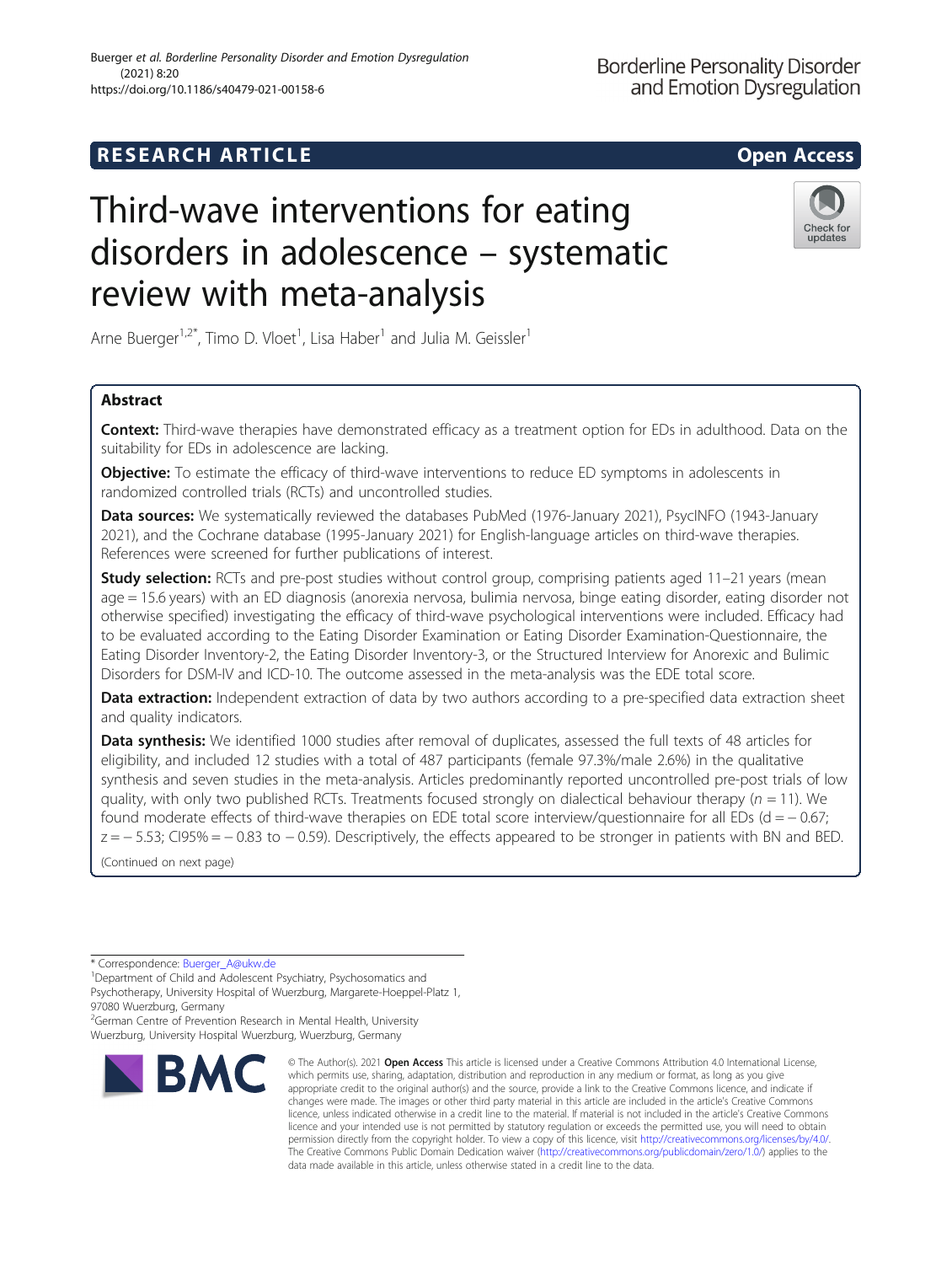**Conclusion:** At this stage, it is not feasible to draw conclusions regarding the efficacy of third-wave interventions for the treatment of EDs in adolescence due to the low quality of the empirical evidence. Since almost all of the identified studies used DBT, it is unfortunately not possible to assess other third-wave treatments' efficacy.

**Keywords:** DBT, Adolescence, Eating disorders, Third-wave psychotherapy, Meta-analysis, Review

# Background

Eating disorders (ED) such as anorexia nervosa (AN) and bulimia nervosa (BN) come with comorbid psychiatric disorders, serious physical complications and a high risk of chronicity and mortality [[1,](#page-11-0) [2](#page-11-0)]. The Global Burden of Disease study found EDs in adolescence to be the 12th leading cause of disability-adjusted life years in 15–19-yearold girls in high-income countries [\[3,](#page-11-0) [4](#page-11-0)]. It is therefore not surprising that EDs negatively influence socioeconomic achievement [\[5](#page-11-0)]. According to our current understanding of the disease mechanisms, EDs share characteristics of emotion dysregulation disorders such as borderline personality disorder (BPD). Patients with EDs often suffer from high levels of aversive tension, especially in social situations and in situations where they are confronted with their body, body weight, or food intake [\[6](#page-11-0)]. Similar to patients with BPD, EDs are characterized by high-risk behaviours (e.g. life-threatening weight loss, vomiting, laxative abuse). In addition, regulation of unpleasant emotions appears to be behind both restrictive and bulimic eating behaviour [[7\]](#page-12-0).

Despite the severity of EDs, specialist healthcare services for adolescents with EDs are rare in most countries, and clinicians often assess ED therapy as complex [[8\]](#page-12-0).

#### Anorexia nervosa

International guidelines for AN in adults recommend CBT-based treatment for moderate to severe AN [[9](#page-12-0)–[11](#page-12-0)]. However, the number of studies in adolescents is limited. One uncontrolled study assessing CBT-based daypatient (DP) treatment for AN found significant improvements in terms of ED symptoms and weight restoration [\[12](#page-12-0)]. A study by Herpertz-Dahlmann and colleagues indicated that DP treatment after short inpatient care in adolescent patients with non-chronic AN may be equally effective as inpatient treatment (IP) for weight restoration (BMI) and maintenance during the first year after admission [[13\]](#page-12-0). An uncontrolled study by Dalle Grave and colleagues suggested that outpatient "enhanced" cognitive behaviour therapy (CBT-E) is also effective in reducing ED symptoms in adolescence [\[14](#page-12-0)]. Family-based therapy (FBT) is the most widely evaluated treatment for AN in children and adolescents. Fisher and colleagues [[15](#page-12-0)] conducted a review with metaanalysis on 25 trials investigating FBT for EDs ( $n = 17$ ) trials including or focusing on adolescents). The authors found no evidence for a superiority of FBT over treatment as usual or other psychological interventions in terms of remission rates or ED pathology. Due to the low quality and the low number of identified studies, the authors concluded that there is insufficient evidence to determine whether certain variations of FBT (e.g. inpatient vs. outpatient) are more effective than others. However, despite the scarcity of research, results indicate that specialized treatments for AN, such as FBT, are no more effective than treatment as usual.

# Bulimia nervosa

Guidelines for EDs in adults recommend CBT, DBT, psychodynamic treatment, interpersonal therapy, FBT, and selfmanagement as effective therapeutic options for BN [\[9\]](#page-12-0).

In adolescence, family therapy and CBT-A have been indicated to be effective in reducing bulimic behaviour [[16,](#page-12-0) [17\]](#page-12-0). An uncontrolled study by Dalle Grave et al. [[18\]](#page-12-0) applied CBT-E to non-underweight (BMI  $\geq$  18.5) adolescents with a diagnosis of BN or EDNOS, and found a marked reduction in ED pathology.

Le Grange and colleagues [\[19\]](#page-12-0) conducted an RCT with BN patients (including subthreshold BN) comparing FBT-BN (focused on parental control) to CBT-A (focused on changing behaviour and cognitions). FBT-BN was more effective than CBT-A in terms of abstinence rates from binge eating and purging behaviour at the end of treatment and at the 6-month follow-up, but not at the 12-month follow-up. An RCT comparing CBT and psychodynamic therapy in female adolescents and young adults found comparable rates of remission for both treatments, with a small advantage for CBT on binging/purging and a small advantage for psychodynamic therapy on eating concern [\[20](#page-12-0)].

For BN in adolescence, there is a marked paucity of studies evaluating the efficacy of specialized treatment for EDs.

#### Third-wave interventions as a treatment option for EDs

Although substantial progress has been made in specialized treatments of adolescents, there is still room for improvement regarding treatment retention, outcomes, and dropout rates, and in terms of well-conducted RCTs with larger numbers of cases. Furthermore, it can be argued that a broader range of effective ED treatments is needed to improve long-term efficacy, increase levels of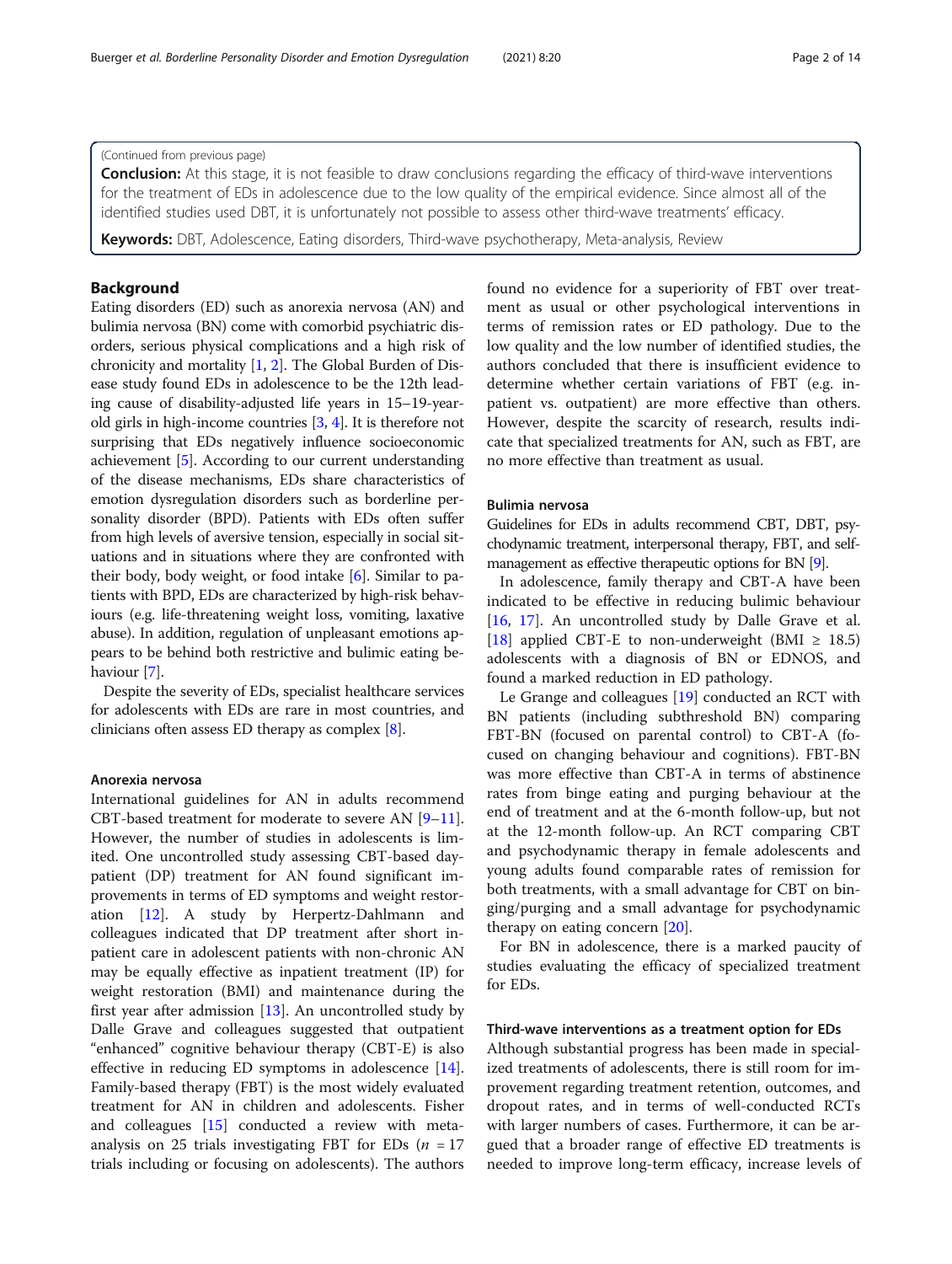treatment acceptability among clinicians and patients, and provide a broader range of evidence-based treatment options or dissemination [\[21](#page-12-0)]. The perception and management of emotions, identity and interactional disturbances appear to play an important role in eating disorders, but are not adequately addressed by the currently established second-wave interventions [[12\]](#page-12-0).

In this context, third-wave behavioural therapies constitute a potential alternative treatment for EDs [\[18](#page-12-0)]. Comprising many of the components of CBT that are effective in adults with EDs (e.g. exposure, selfmonitoring), these therapies additionally target the understanding and awareness of cognitions and emotions, and focus on processes such as acceptance, mindfulness, attention, dialectics, therapeutic relationship, and values [[22\]](#page-12-0). CBT and third-wave methods both support adaptive emotion regulation strategies, but target different emotional processing pathways (response-focused vs. antecedent-focused emotion regulation strategies) [\[23](#page-12-0)]. This new wave of behaviour therapy is generally agreed to include acceptance and commitment therapy (ACT), compassion-focused therapy (CFT), dialectical behaviour therapy (DBT), mindfulness-based interventions (MBI), and schema therapy (ST). However, a consensus definition of third-wave behaviour therapy is still under discussion [\[24](#page-12-0)].

To date, three meta-analyses have analysed the efficacy of third-wave therapies for EDs [\[25](#page-12-0)–[27\]](#page-12-0). The metaanalysis ( $n = 9$ ) by Lenz et al. (2014) examined the efficacy of DBT for individuals with EDs and co-occurring depressive symptoms. The main outcomes were the reduction of eating disorder episodes (vomiting, binge eating, starvation) used to dysfunctionally regulate one's emotions, and the reduction of depressive symptoms. The authors found a large effect on reducing the number of eating disorder episodes in women, as well as medium to large effects on reducing depressive symptoms. Godfrey et al. (2015) included 19 studies in their meta-analysis on mindfulness-based interventions for BED, and found moderate to large effects on binge eating. Linardon et al. (2019) estimated in their metaanalysis ( $n = 12$  RCTs) that while efficacy has not yet been empirically demonstrated, due to methodological limitations in the conducted studies (e.g. no follow-up, no comparison with waitlist control group), third-wave treatments nevertheless have the potential to be effective. For the time being, the authors continue to rate CBT in adults as a recommended treatment for BN and BED, and even as a leading treatment for AN. However, high statistical heterogeneity between the studies was cited as a limiting factor in all of the meta-analyses.

None of the meta-analyses included patients under 18 years of age. While this is not uncommon for research on psychotherapeutic treatments in general, it is

nevertheless surprising given the peak age incidence of 10–14 years for AN and 15–19 years for BN [[2,](#page-11-0) [28](#page-12-0), [29](#page-12-0)]. Moreover, the age of onset is decreasing [\[30\]](#page-12-0), further underlining the necessity for treatment options for children and adolescents. Consequently, we ask: 1) Which third-wave treatments have been adapted for EDs in adolescents?, and 2) How effective are third-wave interventions in reducing ED symptoms in adolescents in controlled and uncontrolled studies?

# Methods

We conducted our review with meta-analysis according to the PRISMA guidelines. For the complete PRISMA checklist, see Supplement 1. Eligibility criteria and analysis methods were specified in advance and documented in a protocol (Supplement 2).

#### Search protocol and information sources

We searched PubMed (1976-January 2021), PsycINFO (1943-January 2021), and the Cochrane database (1995- January 2021) for English-language articles on thirdwave therapies (search terms: "third wave" OR dialectical behavior therapy OR dialectical behaviour therapy OR dialectic behavioral therapy OR dialectic behavioural therapy OR DBT OR mindful\* OR acceptance OR schema therapy OR compassio\*) combined with ED (search terms: eating disorder OR bulimi\* OR anorexi\* OR binge OR EDNOS) and adolescence (search terms: adolesc\* OR teen\* OR youth OR children OR childhood OR pediatric). For details on the search strategies, please refer to Supplement 3. We performed the last search on 15<sup>th</sup> January 2021. Subsequently, we screened the references in the publications obtained from step 1 for further relevant articles. After removing duplicates, we screened titles and abstracts. If studies were relevant to the topic, we obtained the full texts.

#### Eligibility criteria

This review included all studies meeting the PICOS inclusion criteria specified below, published in English in a peer-reviewed journal up until 15 January 2021.

#### Types of participants

We considered samples comprising participants aged 11–21 years with an ED diagnosis (AN, BN, binge eating disorder, EDNOS). If a study sample extended beyond that age range, the publication needed to separately report results for the adolescent subgroup.

### Types of interventions

This review was limited to studies investigating the efficacy of third-wave psychological interventions, i.e. treatments based on ACT, CFT, DBT, MBI, or ST.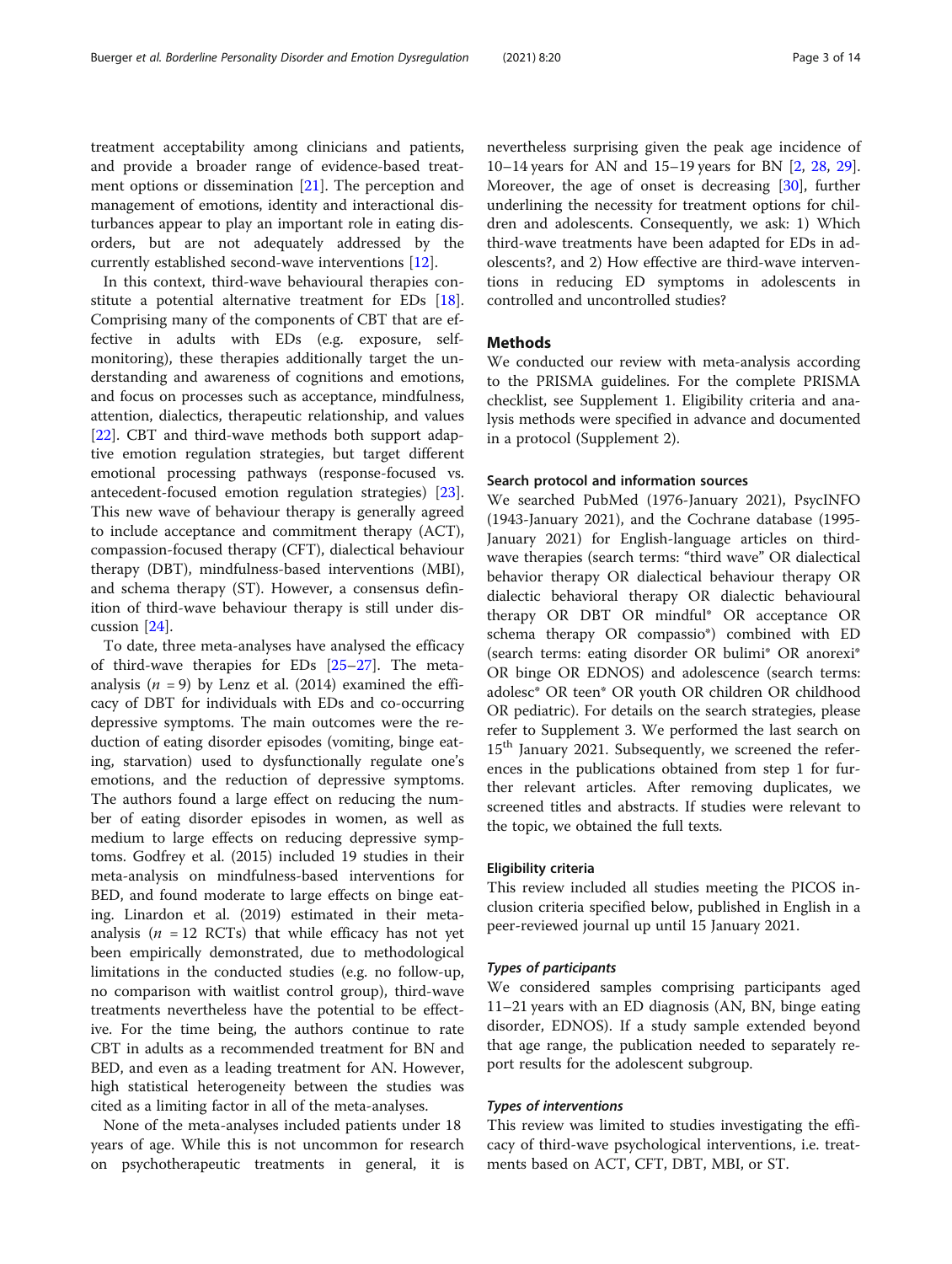# Types of comparisons

Presence of a comparison / control group was not required for inclusion in the review. We also considered pre-post studies.

# Types of outcome measures

Efficacy had to be evaluated according to the Eating Disorder Examination (EDE) or Eating Disorder Examination-Questionnaire (EDE-Q) [[31](#page-12-0)], the Eating Disorder Inventory-2 (EDI-2) [[32](#page-12-0), [33](#page-12-0)], the Eating Disorder Inventory-3 (EDI-3), [[34\]](#page-12-0) or the Structured Interview for Anorexic and Bulimic Disorders for DSM-IV and ICD-10 (SIAB-EX) [\[35](#page-12-0)].

#### Types of studies

We included RCTs and pre-post studies. Exclusion criteria were single case studies, reports on prevention, and non-empirical publications (reviews, theoretical papers).

#### Study selection

After removal of duplicates, abstracts were screened by one of the authors (JG) and independently screened by a second researcher (LH) to determine their relevance to this review. Two authors (AB, JG) then independently screened the full text of the remaining articles. Disagreement was resolved through discussion. Studies were included in the meta-analysis if they reported outcomes on the EDE or EDE-Q.

#### Data collection process

Data extraction was independently performed by AB and JG on a standardized extraction sheet (based on the Cochrane Consumers and Communication Review Group's data extraction template) and subsequently discussed and integrated. Discrepancies were resolved through discussion. If no consensus could be reached, a third author (LH) assessed the data. We extracted data on the sample (sample size, transdiagnostic sample), characteristics of trial participants (age, sex, diagnosis, severity of illness), type of intervention (content, intensity, duration, setting, parental involvement), measurement time points, type of outcome measure (instruments, blinded assessment), key findings (effect sizes), treatment fidelity and adherence checks, drop-out rates, study limitations, and funding sources.

# Risk of bias assessment

We evaluated the risk of bias in individual studies according to the Effective Public Health Practice Project (EPHPP) [\[36](#page-12-0)] recommendations on the domains selection bias, study design, confounders, blinding, data collection methods, and withdrawals and dropouts. Risk was quantified as weak, moderate, or strong. Studies without areas rated as weak were deemed as "strong".

One weak area led to a rating of "moderate" quality. Studies with two or more weak domains were classified as "weak". There may also be selective reporting within studies, e.g. whether samples from the same group were truly independent, lack of reporting concerning adherence or blinding of raters. Regarding the risk of bias across studies, there is likely a high risk of publication bias considering that uncontrolled studies are easy to conduct.

#### Summary measure and meta-analysis

The summary measure was the standardized mean difference (before and after the intervention). For the meta-analysis, we included studies reporting on ED psychopathology assessed with the EDE interview (EDE) or self-report questionnaire (EDE-Q) global score as their primary outcome. We calculated individual effect sizes using the pre-intervention SD [\[37\]](#page-12-0): d  $pre = \frac{m \, post - m \, pre}{SD \, pre}$ .

We assumed an intra-study correlation of 0.5. One study [[38\]](#page-12-0) only reported t-test values, from which we calculated d  $[39]$  $[39]$ . According to Cohen, effect sizes of d < 0.5 were interpreted as small, 0.5 to 0.8 as medium and > 0.8 as large [\[40\]](#page-12-0). We accounted for differences in sample size by calculating the weighted mean effect sizes using the inverse variance weight according to Hedges and Olkin [\[39\]](#page-12-0). The overall effect size was calculated by dividing the sum of all weighted effect sizes by the sum of all weights. To assess significance, we calculated the q or all weights. To assess significant<br>standard error as  $SE = \sqrt{\frac{1}{\sum_{w_i} w_i}}$  $\frac{1}{w_i}$  and z scores as z  $=\frac{d \text{ mean}-0.00}{SE}$  . Z-scores above 1.96 were considered significant.

The confidence interval was defined as  $CI_{95\%} = d_{mean} \pm$ 1.96 SE.

To assess homogeneity, we used Cochran's Q:  $\sum w i*$ d

$$
i^2 - \frac{(\sum \text{wi} * \text{di})2}{\sum \text{wi}}
$$

As Cochran's Q possesses insufficient power to detect true heterogeneity in small samples  $[41]$  $[41]$ , we additionally calculated  $I^2$ , which indicates the percentage of observed heterogeneity ( $I^2 = 0.45$  indicates 45% heterogeneity). An I<sup>2</sup> of 25% was considered as low, 50% as moderate, and 75% as substantial heterogeneity [\[42](#page-12-0)].

# Results

#### Study characteristics

The PRISMA flow diagram (Fig. [1\)](#page-4-0) provides a detailed overview of the search and inclusion process [\[43\]](#page-12-0). A total of 1292 studies were identified, from which duplicated articles ( $n = 292$ ) were removed. The remaining abstracts ( $n = 1000$ ) were screened by two raters (JG, LH) to determine their relevance to this review. Nine hundred fifty-two studies were excluded according to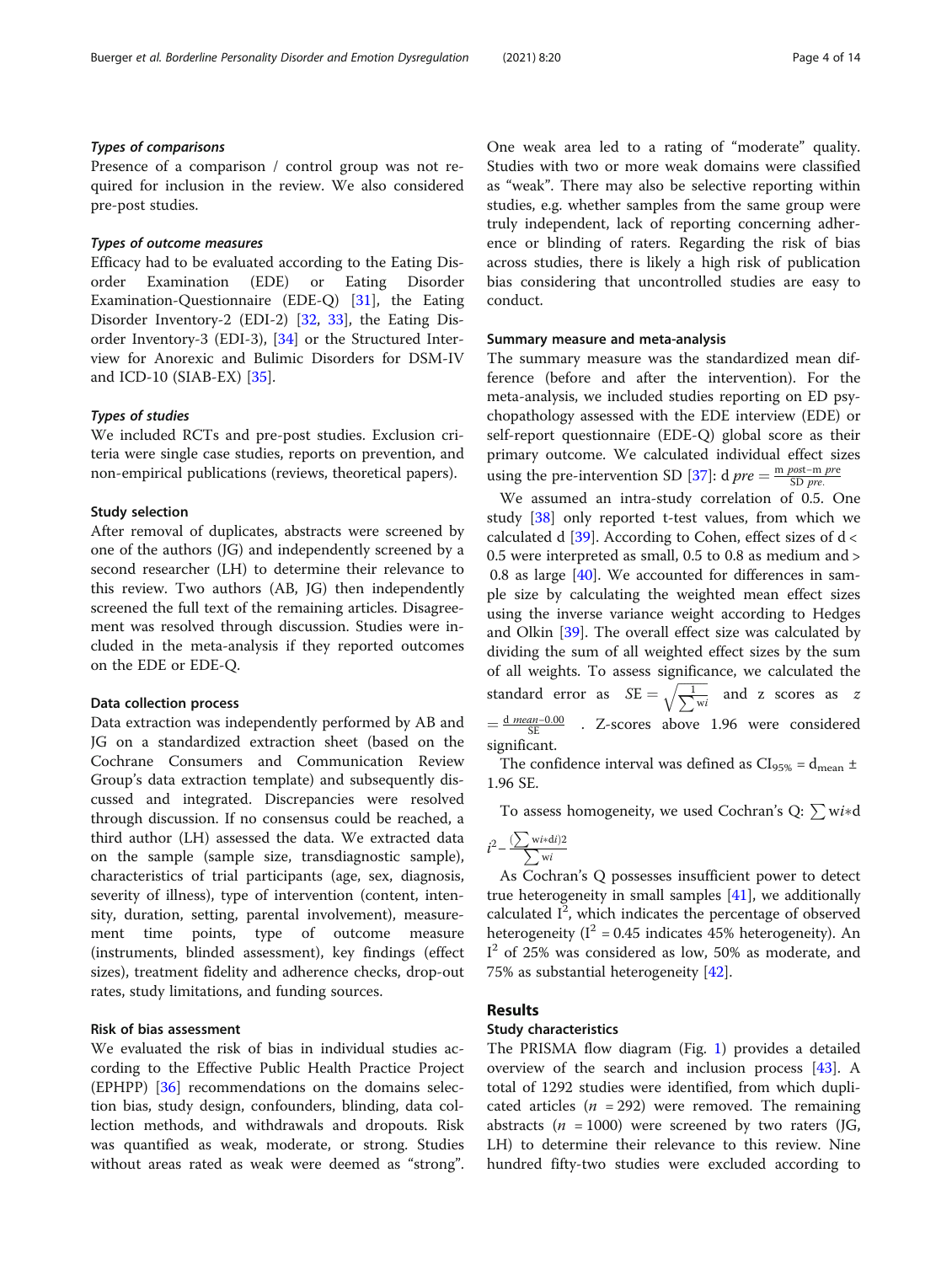<span id="page-4-0"></span>

both raters because they were deemed irrelevant. Two authors ( AB, JG) then independently screened the full text of the remaining articles ( $n = 48$ ) and excluded 36 records that did not meet the inclusion criteria. Finally, 12 studies were included in the review.

Table [1](#page-5-0) presents the study characteristics. The twelve studies included a total of 487 participants (female 97.3%/male 2.7%). Ten used a transdiagnostic sample, one a BN sample, and one sampled individuals with EDNOS. The age ranged from 11 to 21 years, with a mean of 15.6 years  $(SD = 0.81)$ . Only Baudinet et al. (2020) and Timko et al. (2015) included boys  $(n = 13)$ . Sample sizes ranged from 10 [\[46\]](#page-12-0) to 131 patients [\[47](#page-12-0)]. Information on comorbidities and illness duration was not provided for all samples. On average, comorbid disorders were present in approximately 50%, although the highest reported comorbidities were 75 and 76.6%. Only the study by Fischer et al. provided information on nonsuicidal self-injury (NSSI; 10 out of 10 patients) or previous suicide attempts (9 out of 10 patients). Accurso reported a mean illness duration of  $6.43$  months  $(SD =$ 

3.38), while Johnson reported 1.9 years (SD = 1.55). Two studies observed inpatient treatment [[50,](#page-13-0) [54](#page-13-0)], one combined day-care hospital and outpatient treatment [\[48](#page-12-0)], one observed day-care treatment [\[45](#page-12-0)], and eight examined outpatient treatment. Dropout rates ranged from 3.2 to 36.3%. The lowest dropout rate was from a single study group in Germany, comprising patients diagnosed with AN or BN  $[54]$  $[54]$ , and the highest was found in a study with a standalone skills-based group intervention for BED/LOC [[55\]](#page-13-0). Intervention durations ranged from 8 to 12 sessions over 3 months [\[55\]](#page-13-0), to 77 days of combined treatment of day-care hospital and outpatient treatment [[48\]](#page-12-0).

Eleven studies assessed the effectiveness of DBT elements. Three of these studies developed a combination of DBT and FBT [\[44](#page-12-0), [48](#page-12-0), [49](#page-13-0)], one used a modified DBT-A skills-based group intervention [[55](#page-13-0)], one studied radically open DBT [[45\]](#page-12-0), and one developed a combination of DBT and Maudsley-based family therapy [[47\]](#page-12-0). Five studies evaluated 'full-scale DBT' treatment comprising all four modi (individual psychotherapy, skills group,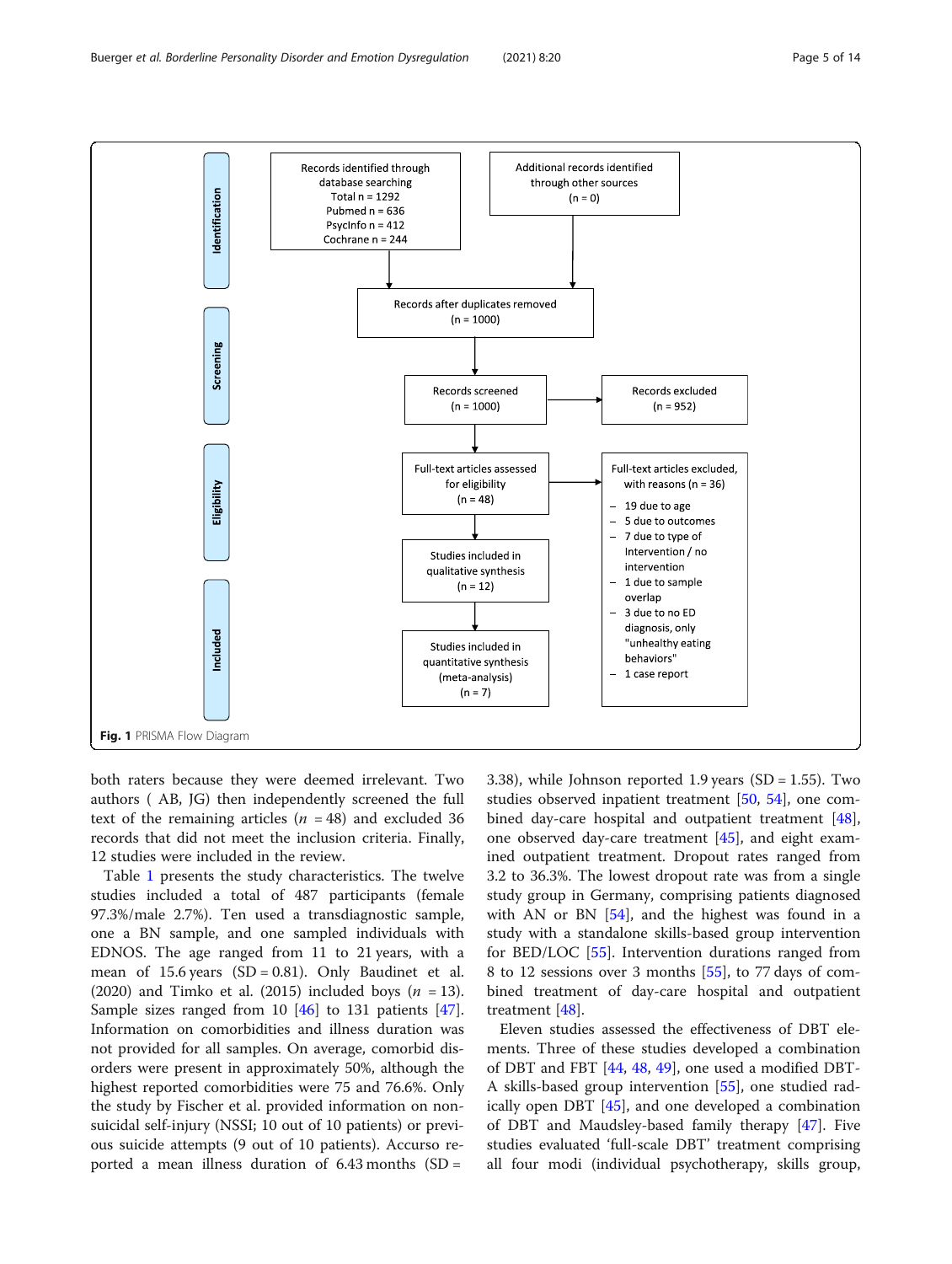<span id="page-5-0"></span>

|                                      | Table 1 Efficacy of third-wave psychotherapeutic intervention for EDs in adolescents                                                               |              |                                          |                                                                                                              |                                                                                                                                                  |                                                                                                                                                                                                                                                                                         |
|--------------------------------------|----------------------------------------------------------------------------------------------------------------------------------------------------|--------------|------------------------------------------|--------------------------------------------------------------------------------------------------------------|--------------------------------------------------------------------------------------------------------------------------------------------------|-----------------------------------------------------------------------------------------------------------------------------------------------------------------------------------------------------------------------------------------------------------------------------------------|
| Publication                          | Sample                                                                                                                                             | Drop<br>Outs | Time points Intervention                 |                                                                                                              | Outcomes                                                                                                                                         | Key findings <sup>a</sup>                                                                                                                                                                                                                                                               |
| Accurso et al.<br>$(2018)$ [44]      | $(m = 15.5 \pm 1.78 \text{ years})$<br>$Age 11-18$ years<br>Female only<br>$. A N (n = 11)$                                                        | 36.3%        | EOT                                      | . FBT plus DBT<br>Outpatient<br>· 6 months<br>(5)                                                            | EDE subscales and global score, PEDE-Q,<br>DERS, DTS, CSQ-8, HAQ, BMI                                                                            | (not significant for ED patients), significant<br>Significant reductions for BMI and PEDE-Q<br>changes for DERS, DTS (patient and<br>caregivers)                                                                                                                                        |
| Baudinet et al.<br>$(2020)$ [45]     | Age 11-18 years (m = $15.02 \pm 1.52$ years)<br>$A N + R$ (n = 109), AN-BP (n = 6), AAN<br>94.6% female, 5.4% male<br>$(n = 7)$ , EDNOS $(n = 8)$  | 26.7%        | <b>FOT</b>                               | $m = 13.4$ weeks<br>outpatient<br>Day-care/<br>Ro-DBT                                                        | EDI-3, MFQ, SCS-R, ASQ, YSR, FFOCI-SF,<br>SNYP-Y, TEPS, ERQ                                                                                      | Significant reductions in drive for thinness<br>connectedness (SCS-R), and emotional<br>(EDI-3), depressive mood (MFQ), social<br>expressiveness (ERQ)                                                                                                                                  |
| Fischer & Peterson<br>$(2015)$ [46]  | $. \angle$ ge 14–17 years (m = 16.2 ± 1.03)<br>EDNOS ( $n = 10$ )<br>· Female only                                                                 | 30%          | 6 months<br>EOT                          | Outpatient<br>6 months<br>DBT                                                                                | EDE global score, frequency of NSSI and<br>binge-purge behaviours, BMI, BDI                                                                      | frequency of binge episodes and purging; at<br>6-month follow-up, 3 patients in remission<br>Significant reduction in EDE scores, NSSI,                                                                                                                                                 |
| Johnston et al.<br>$(2015)$ [47]     | $AX (n = 17), BN (n = 6), EDNOS (n = 28)$<br>Age $12-17.5$ years (m = $14.8 \pm 1.5$ )<br>Female only                                              | 29%          | 12 months<br>3 months<br>6 months<br>FOT | min per week for<br>sessions ST à 45<br>$m = 22.2$ days (6<br>DBT (ST) plus<br>Outpatient<br>8 weeks)<br>IEN | EDE-Q global score, frequency of binge-<br>purge behaviours, weight gain, BMI                                                                    | Significant reduction in EDE-Q scores; signifi-<br>at 1-year follow-up full restoration in 64% of<br>cant increase in BMI, no changes in binge-<br>completers in menstruation and weight<br>purge behaviours;                                                                           |
| Mazzeo et al.<br>$(2016)$ [38]       | $. Age 13-17 years (m = 15.4 \pm 1.73)$<br>$-BED/LOC(n = 45)$<br>Female only                                                                       | 35.7%        | <b>PO</b>                                | · LIBER8 vs.2BFit<br>over 3 months<br>8-12 sessions<br>Outpatient                                            | EDE-Q subscales and global score, EAH-C,<br>EES-C                                                                                                | LIBER8: significant changes in EDE-Q subscales<br>Eating and Shape Concern, Restraint and Glo-<br>2Bfit: significant reductions on all EDE-Q sub-<br>scales and the Global Score and on the AAF<br>bal Score and on the EAH Negative Affect<br>and DEP subscales of the EES-C<br>Scale. |
| Murray et al.<br>$(2015)$ [48]       | $(m = 15.7 \pm 1.11$ years)<br>Age 14-17 years<br>Female only<br>BN $(n = 40)$                                                                     | 12.5%        | БŪ                                       | DBT elements<br>$\cdot$ m = 77.2 days<br>Outpatient<br>Day-care/<br>plus FBT                                 | binge-purge behaviours, secretive eating<br>subscales and global score, frequency of<br>EDE-Q subscales and global score, DERS<br>frequency, BMI | quency of binge episodes, purging and covert<br>Shape and Weight Concern and Global Score,<br>significant reduction in DERS scale "access to<br>emotion regulation strategies" and in fre-<br>Significant reductions in EDE-Q subscales<br>eating                                       |
| Peterson et al.<br>$[6p]$ (6107)     | $AX-R$ ( $n = 11$ ), $AN-BP$ ( $n = 2$ ), $AAN$ ( $n = 4$ ),<br>$(m = 15.3 \pm 1.64$ years)<br>$Aqe$ 13-18 years<br>EDNOS $(n = 1)$<br>Female only | 33.3%        | <b>POI</b>                               | DBT (ST) plus<br>Outpatient<br>6 months<br>FBT                                                               | EDE-Q subscales and global score, CDI2,<br>DBT-WCCL subscales, EBW, diary card                                                                   | straint and Global Score, significant increase in<br>significant reduction in CDI-2 and in OBE, sig-<br>adaptive skills and reduction in dysfunctional<br>coping strategies measured with DBT-WCCL,<br>Significant reductions in EDE-Q subscale Re-<br>nificant increase in EBW         |
| Salbach et al.<br>$(2007)$ [50]      | AN-R ( $n = 17$ ), AN-BP ( $n = 6$ ), BN $n = (8)$<br>Age years (m = $16.0 \pm 1.6$ years)<br>· Female only                                        | 3.2%         | io                                       | · 12 weeks<br>· Inpatient                                                                                    | EDI-2, SIAB-EX (frequency of binge-purge<br>behaviours), SCL-90-R (depression scale<br>and GSI), BMI                                             | quency of binging and purging, avoiding cal-<br>Significant reductions on all EDI-2 subscales<br>except perfectionism, on SIAB domains fre-<br>₻<br>axatives; BMI increase in the AN group<br>ories, fasting, excessive sports, and use                                                 |
| et al. (2008) [51]<br>Salbach-Andrae | $AX-R$ $(n = 4)$ , $AN-BP$ $(n = 2)$ , $BN(n = 6)$<br>Age $12-18$ years (m = $16.5 \pm 1.0$ )<br>· Female only                                     | 7%           | FOT                                      | · Outpatient<br>- 25 weeks                                                                                   | EDI-2, SIAB-EX (frequency of binge-purge<br>behaviours), SCL-90-R (GSI), BMI                                                                     | AN patients: at EOT 4 restricting type and<br>purging type fully remitted; significant<br>increase BMI                                                                                                                                                                                  |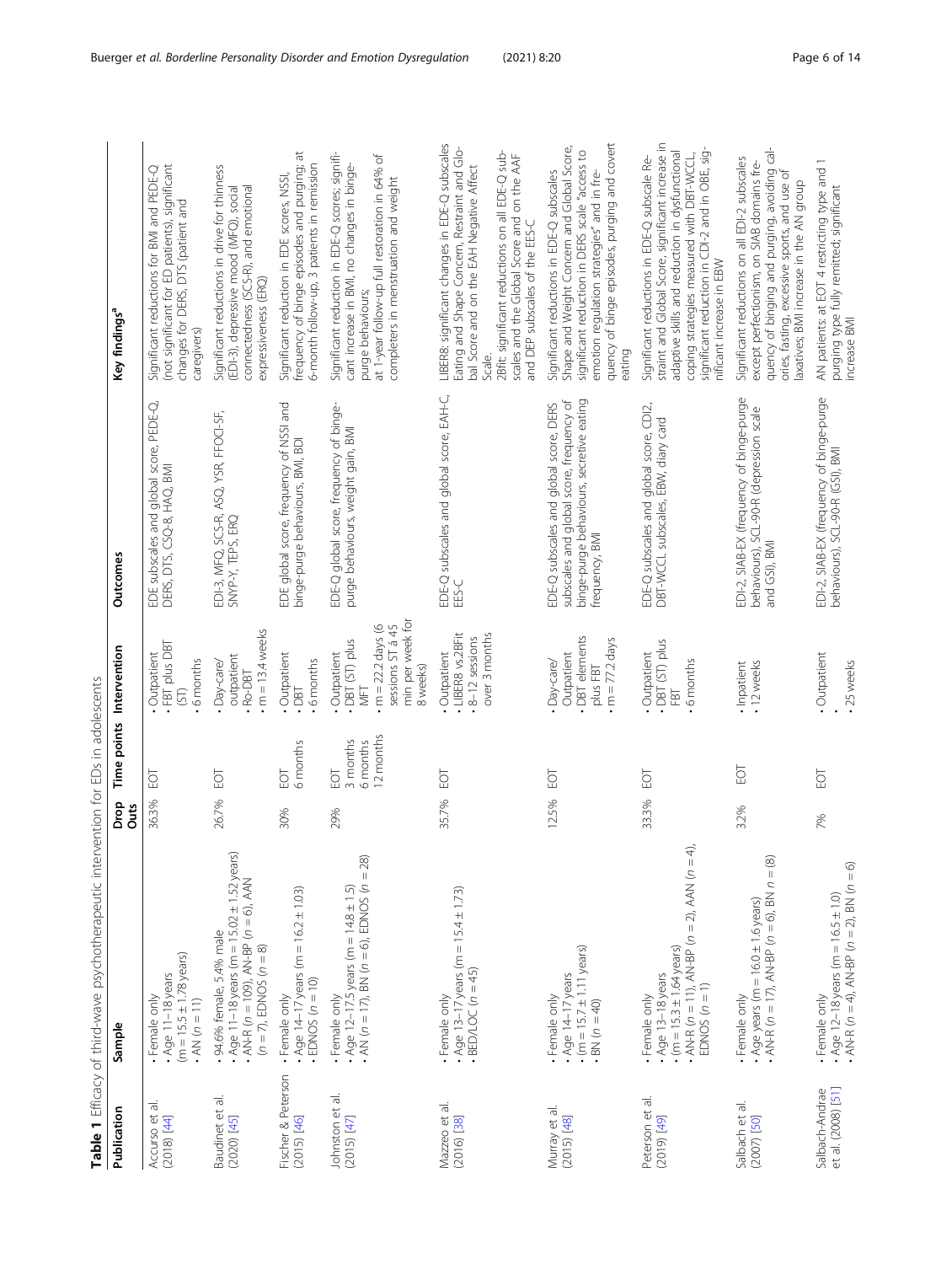| Š                             |
|-------------------------------|
| J                             |
|                               |
|                               |
| ļ                             |
|                               |
| j<br>ζ                        |
|                               |
|                               |
| ļ                             |
| l                             |
|                               |
|                               |
| $\overline{a}$                |
|                               |
| ۱                             |
| l                             |
| ١                             |
|                               |
|                               |
|                               |
| Ì<br>ו)<br>ו                  |
| j                             |
| ,                             |
|                               |
| ļ                             |
|                               |
| $\frac{1}{2}$                 |
|                               |
|                               |
| $\frac{1}{2}$                 |
|                               |
| $\overline{\phantom{a}}$      |
| $\overline{\phantom{a}}$      |
|                               |
| りりりい                          |
|                               |
|                               |
|                               |
|                               |
| i                             |
|                               |
| j                             |
| I<br>$\overline{\phantom{a}}$ |
|                               |
|                               |
|                               |
| j                             |
|                               |
|                               |
| l                             |
| ĺ                             |
|                               |
|                               |
| <br> <br> <br>١               |
|                               |
| í                             |
|                               |
| $\overline{a}$                |
| j                             |
| j                             |
|                               |
| $\overline{a}$                |
| $\vdots$                      |
| L                             |
| $\overline{\phantom{0}}$      |
|                               |
|                               |
| $\vdots$<br>able              |
|                               |
|                               |
| 1                             |

| Publication                          | Sample                                                                                                                                                                                                                                                                                                                                                                                                                                                                                                                                                                                                                                     | Drop<br>Outs |           | Time points Intervention                                                                       | <b>Outcomes</b>                                                                                                                              | Key findings <sup>a</sup>                                                                                                                                                                                                                                                                                                                                                                                                                                                                                                                                                                                                 |
|--------------------------------------|--------------------------------------------------------------------------------------------------------------------------------------------------------------------------------------------------------------------------------------------------------------------------------------------------------------------------------------------------------------------------------------------------------------------------------------------------------------------------------------------------------------------------------------------------------------------------------------------------------------------------------------------|--------------|-----------|------------------------------------------------------------------------------------------------|----------------------------------------------------------------------------------------------------------------------------------------------|---------------------------------------------------------------------------------------------------------------------------------------------------------------------------------------------------------------------------------------------------------------------------------------------------------------------------------------------------------------------------------------------------------------------------------------------------------------------------------------------------------------------------------------------------------------------------------------------------------------------------|
|                                      |                                                                                                                                                                                                                                                                                                                                                                                                                                                                                                                                                                                                                                            |              |           |                                                                                                |                                                                                                                                              | BN patients: at EOT 3 patient with BN fully<br>subscales, food restriction, vomiting and<br>Overall: significant reductions in all EDI<br>remitted, 2 EDNOS, and 1 dropout<br>binging, and GSI                                                                                                                                                                                                                                                                                                                                                                                                                            |
| et al. (2009) [52]<br>Salbach-Andrae | 3<br>AN-R ( $n = 26$ ), AN-BP ( $n = 11$ ), BN ( $n = 1$<br>Age 12-21 years (m = $16.9 \pm 1.7$ )<br>Female only                                                                                                                                                                                                                                                                                                                                                                                                                                                                                                                           | 10%          | 59        | . 25 weeks for CBT<br>weeks for WCG<br>· DBT vs. CBT vs.<br>and DBT, 12<br>· Outpatient<br>VCG | SIAB-EX (binge-purge behaviours, calorie<br>restriction), EDI-2, GSI (SCL-90-R), BMI                                                         | CBT and DBT comparable improvements in<br>group, and all patients of WCG still fulfilled<br>calorie avoidance, meal frequency, current<br>at EOT 42.1% of CBT group, 37.5% of DBT<br>psychological distress and BMI<br>eating disorder criteria                                                                                                                                                                                                                                                                                                                                                                           |
| Schneider, et al.<br>$(2010)$ [50]   | AN-R ( $n = 27$ ), AN-BP ( $n = 6$ ), BN ( $n = 8$ )<br>Age 12.7-18.6 years (m = $16.3 \pm 1.3$ )<br>Female only                                                                                                                                                                                                                                                                                                                                                                                                                                                                                                                           | 18%          | <b>PO</b> | $\cdot$ m = 12 weeks<br>. Inpatient<br>.081                                                    | EDI-2, SIAB-EX (frequency of binge-purge<br>behaviours, calorie restriction, irregular<br>eating), GSI (SCL-90-R), BMI                       | Significant improvements in EDI-2 scales Drive<br>ments on SIAB domains frequency of binging<br>and purging, avoiding calories, fasting, exces-<br>for Thinness, Bulimia, Maturity Fears, and In-<br>teroceptive Awareness; significant improve-<br>At EOT 21 AN-R patients, 4 AN-BP patients,<br>and 7 BN patients were fully remitted,<br>sive sports; significant BMI increase                                                                                                                                                                                                                                         |
| $[53]$                               | $-$ Age 12-18 years (m = 14.0 $\pm$ 1.58)<br>$AN$ subthreshold AN $(n = 47)$<br>Timko et al. (2015) - 89% female, 11% male                                                                                                                                                                                                                                                                                                                                                                                                                                                                                                                 | 14.9%        | EOT       | • 20 sessions over<br>· Outpatient<br>24 weeks<br>· ASFT                                       | DERS (Non-Acceptance subscale), AFQ-Y,<br>ABOS, AAQ, FamQ (Criticism and Emo-<br>ional Over-involvement scale)<br>EDE, BMI, remission status | significant increase in parental acceptance<br>Significant weight increase and significant<br>reduction on all EDE scales, remission full<br>(48%), partial (29.8%) or none (21.3%),<br>$(AAQ-2)$                                                                                                                                                                                                                                                                                                                                                                                                                         |
|                                      | children, EOT End of treatment, ERQ Emotion Regulation Questionnaire, Family Questionnaire, FBT family-based treatment, FFOCI-SF Five-Factor Obsessive Compulsive Inventory-Short Form, GSI Global Severity<br>Symptoms, DTS Distress Tolerance Scale, EAH-C Eating in the Absence of Hunger Questionnaire for Children and Adolescents, EBW Expected body weight, EDE Eating Disorder Examination, EDE-Q Eating Disorder<br>ndex, 8N Bulimia Nervosa, CD/-2 Child Depression Inventory-2, CSQ-8 Client Satisfaction Questionnaire, DBF-WCCL DBT Ways of Coping Checklist, DERS Difficulties in Emotional Regulation Scale, DEP Depressive |              |           |                                                                                                |                                                                                                                                              | Anorexia Nervosa, AN-BP Anorexia nervosa (binge-purging type), AV-R Anorexia nervosa (restrictive type) ASQ Attachment Style Questionnaire, BDJ Beck Depression Inventory, BED Binge-eating disorder, BMI Body Mass<br>Examination-Questionnaire, EDI Eating Disorder Inventory, EDI-2 Eating Disorder Inventory-3, EDIOS Eating disorder not otherwise specified, EES-C Emotional Eating Scale-adapted for<br>2BFit Weight management group, AAQ-2 Acceptance and Action Questionnaire, AFQ-Y Action and Fusion Questionnaire-Youth, ASFT Acceptance-based Separated Family Treatment, AN Anorexia Nervosa, AAN Atypical |

Index, HAQ Helping Alliance Questionnaire, IT Individual therapy, LIBER8 Linking Individuals Being Emotionally Real, LOC Loss of Control Eating,

studies used an intention-to-treat analysis

mdex, *HAQ* Helping Alliance Questionnaire, IT individual trady states and partical convents and Deast of Plasmate of Plasmate in The Deast of Plasmate of The Deast of The Deast of the Deast of Plasmate of Plasmate in The

Questionnaire, NSSI Non-Suicidal Self-Injury, OBE Objective Binge Eating, PEDE-Q Parent Eating Disorder Examination, PVA Parents Versus Anorexia scale, SCL-90-R Symptom Checklist-90-R, SCS-R Social Connectedness Scale-Revised, SIAB Structured Interview for Anorexic and Bulimic Disorders, SIAB-EX Structured Interview for Anorexic and Bulimic disorders for DSM-IV and ICD-10 for expert rating, SNAP-Y Schedule for Nonadaptive and Adaptive Personality for Youth, ST only skills training, TEPS Temporal Experience of Pleasure Scale, WCG waitlist control group, YSR Youth Self Report, aall key findings based on completer analysis, none of the

mean, MFT Maudsley Family Therapy, MFQ Moods and Feelings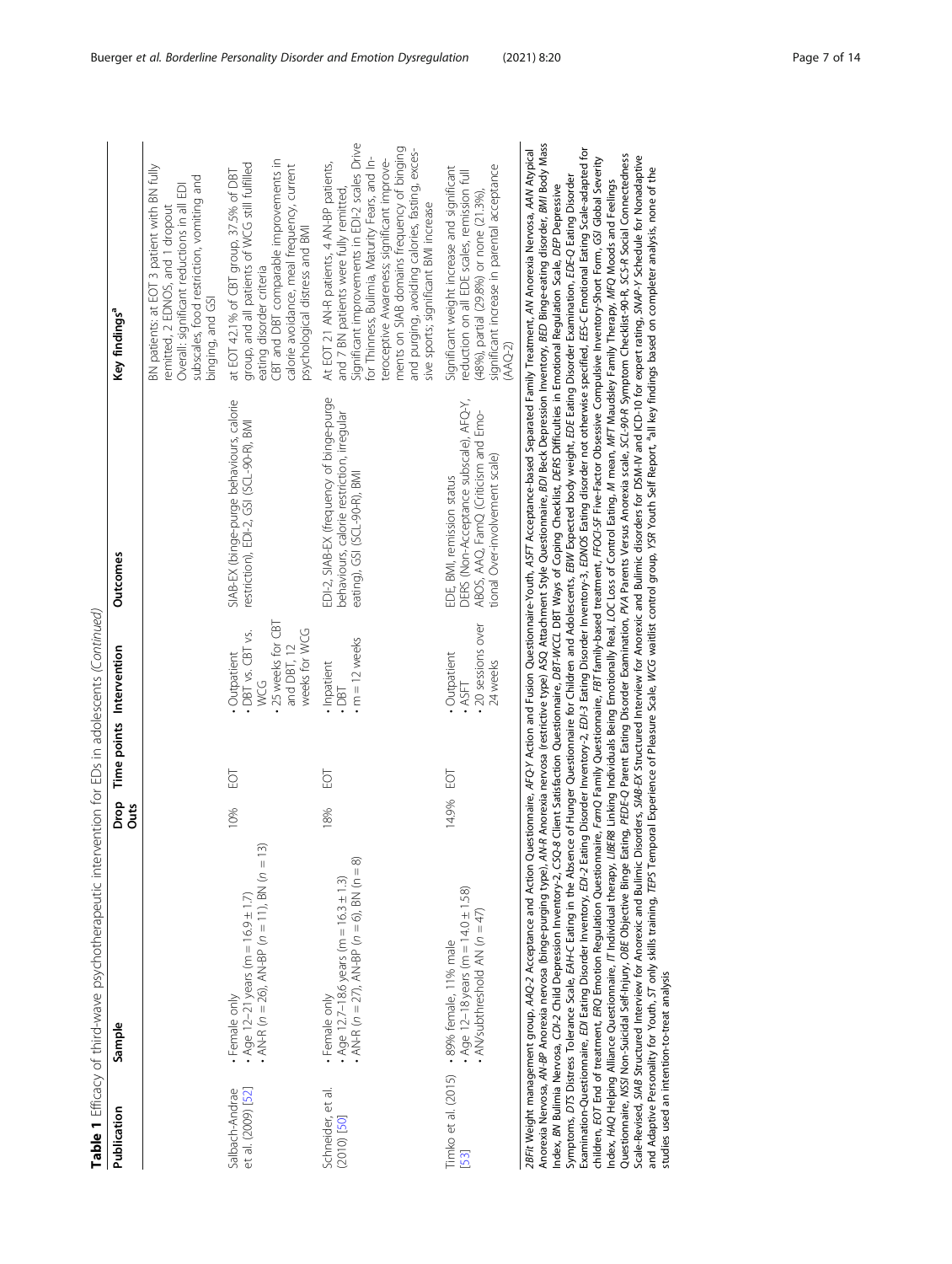|                                    | <b>Selection bias</b> | Study design | <b>Con-founders</b> | <b>Blinding</b> | Data collection methods | <b>Dropouts</b> | Total    |
|------------------------------------|-----------------------|--------------|---------------------|-----------------|-------------------------|-----------------|----------|
| Accurso et al. (2018) [44]         | Moderate              | Weak         | Weak                | Weak            | Moderate                | Strona          | Weak     |
| <b>Baudinet et al. (2020)</b> [45] | Moderate              | Weak         | Weak                | Weak            | Strong                  | Moderate        | Weak     |
| Fischer et al. (2015) [46]         | Moderate              | Weak         | Weak                | Weak            | Moderate                | Moderate        | Weak     |
| Johnston et al. (2015) [47]        | Moderate              | Weak         | Weak                | Weak            | Moderate                | Moderate        | Weak     |
| <b>Mazzeo et al. (2016)</b> [38]   | Moderate              | Strong       | Weak                | Weak            | Moderate                | Moderate        | Weak     |
| Murray et al. (2015) [48]          | Moderate              | Weak         | Weak                | Weak            | Strong                  | Strong          | Weak     |
| Peterson et al. (2019) [49]        | Strong                | Weak         | Weak                | Weak            | Strong                  | Moderate        | Weak     |
| Salbach et al. (2007) [54]         | Moderate              | Weak         | Weak                | Weak            | Moderate                | Strong          | Weak     |
| Salbach-Andrae et al. (2008) [51]  | Moderate              | Weak         | Weak                | Weak            | Moderate                | Strong          | Weak     |
| Salbach-Andrae et al. (2009) [53]  | Moderate              | Strong       | Weak                | Moderate        | Moderate                | Strong          | Moderate |
| Schneider et al. (2010) [50]       | Moderate              | Weak         | Weak                | Weak            | Moderate                | Strong          | Weak     |
| Timko et al. (2015) [53]           | Strong                | Weak         | Weak                | Weak            | Moderate                | Strong          | Weak     |

<span id="page-7-0"></span>Table 2 Overall assessment of study quality according to EPHPP criteria

telephone coaching, consultation team) [[46,](#page-12-0) [50](#page-13-0)–[52](#page-13-0), [54](#page-13-0)]. Timko and colleagues (2015) developed Acceptancebased Separated Family Treatment (ASFT), a combination of ACT and FBT.

There were two RCTs, one with three arms (DBT-A vs. CBT vs. waitlist control) [[52\]](#page-13-0) and one with two arms (DBT-A-based skills group training (LIBER8) vs. weight management group (2BFit)), although the randomization procedure was only realized for 35 of the 45 patients [[38\]](#page-12-0). Nine studies were uncontrolled. The majority of studies used only a pre- and post-treatment design without follow-up ( $n = 8$ ); three studies measured six-month follow-up data [[44,](#page-12-0) [46,](#page-12-0) [49](#page-13-0)] and one study included a 12 month follow-up [[47\]](#page-12-0). Five studies were characterized as pilot studies [[46](#page-12-0)–[49](#page-13-0), [54\]](#page-13-0). With the exception of the Salbach group, none of the other groups published or registered further studies following the pilot results.

# Risk of bias in individual studies

Assessments of overall study quality revealed that only one study was of moderate quality, while 11 out of the 12 included studies were classified as weak quality (see Table 2).

Table 3 Overview of effect sizes of all included studies

|                                           |                                            | N   | Cohen's d          | <b>Effect size</b> |
|-------------------------------------------|--------------------------------------------|-----|--------------------|--------------------|
| Studies included in the meta-analysis     |                                            |     |                    |                    |
| Accurso et al. (2019) [44]                | EDE Interview (global score)               | 11  | $-0.12$            | small              |
| Fischer et al. (2015) [46]                | EDE Interview (global score)               | 7   | $-0.63$            | moderate           |
| Johnston et al. (2015) [47]               | EDE-Q (global score)                       | 33  | $-0.68$            | moderate           |
| Mazzeo et al. (2016) [38]                 | EDE-Q (global score)                       | 12  | $-0.50$            | moderate           |
| Murray et al. (2015) [48]                 | EDE-Q (global score)                       | 35  | $-1.53$            | large              |
| <b>Peterson et al. (2019)</b> [49]        | EDE-Q (global score)                       | 12  | $-0.26$            | small              |
| Timko et al. (2015) [53]                  | EDE Interview (global score)               | 32  | $-0.62$            | moderate           |
| Studies not included in the meta-analysis |                                            | N   | Cohen's d          | <b>Effect size</b> |
| <b>Baudinet et al. (2020)</b> [45]        | EDI-3 (subscales)                          | 105 | $-0.07$ to $-0.39$ | small              |
| Salbach et al. (2007) [54]                | $EDI-2$                                    | 31  | $-0.02$ to $-0.63$ | small - moderate   |
| Salbach-Andrae et al. (2008) [51]         | EDI-2 (subscales)                          | 12  | $-0.42$ to $-3.03$ | $small - large$    |
| Salbach-Andrae et al. (2009) [52]         | prä-post EDI-2 (subscales)                 | 16  | $-0.36$ to $-1.56$ | small -large       |
|                                           | SIAB (subscales)                           | 16  | $-0.08$ to $-2.29$ | $small - large$    |
|                                           | DBT vs. WCG EDI-2 (subscales) <sup>a</sup> | 31  | 0.70 to 1.47       | large              |
|                                           | SIAB (subscales) <sup>a</sup>              | 31  | 1.44 to 1.85       | moderate - large   |
| Schneider et al. (2010) [50]              | EDI-2 (subscales)bc                        | 41  | 0.38 to 0.40       | small              |
|                                           | SIAB (subscales) <sup>c</sup>              | 41  | 0.21 to 2.14       | small - large      |

a calculated from  $\eta^2$  in original publication <sup>b</sup> Authors only provided data for selected EDI subscales, <sup>c</sup> effect sizes from original publication due to unreported m and SD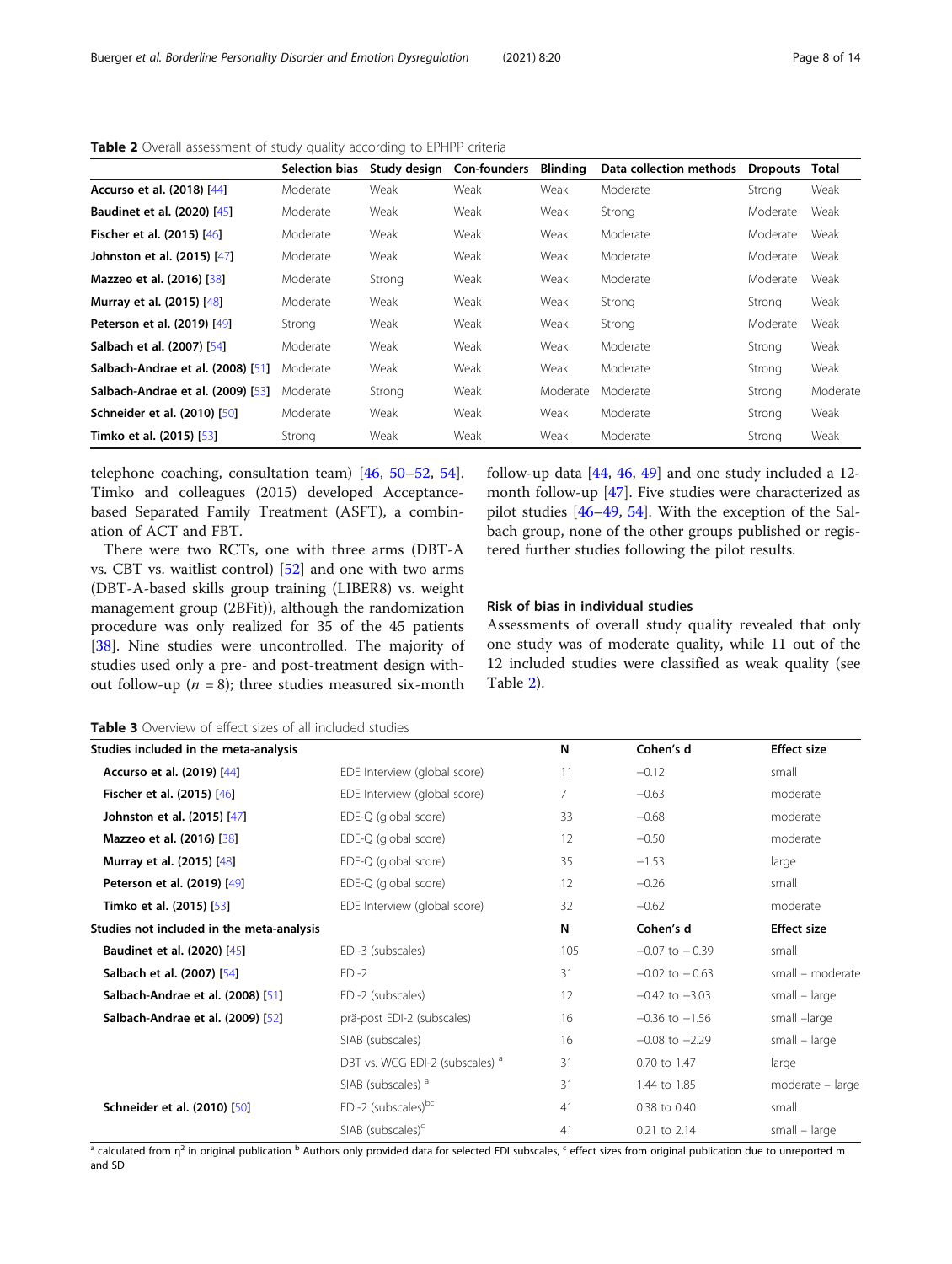# Risk of bias across studies

Due to the small number of included studies, we did not perform an analysis of publication bias [\[56\]](#page-13-0). We did not observe any selective reporting regarding outcomes.

# Meta-analytic findings

We found a moderate overall effect size of third-wave therapies on ED symptoms (d =  $-0.67$ ; z =  $-6.99$  C<sub>95%</sub>I =  $-0.87$ to − 0.47). Significant heterogeneity emerged (Cochran'sQ= 17.56 df = 6, critical value = 12.592;  $I^2$  = 0.65, indicating considerable heterogeneity), suggesting that the results were likely influenced by differences between studies. For an overview of effect sizes of all studies, please refer to Table [3.](#page-7-0)

## Qualitative synthesis

Study characteristics are summarized in Table [1](#page-5-0). The qualitative analysis comprised all studies from the literature review and not only those included in the metaanalysis.

# **RCTs**

We identified two RCTs. Salbach and colleagues (2009) compared DBT, CBT and a waitlist control group in a transdiagnostic sample (AN, BN). DBT and CBT did not differ, and were statistically more efficacious than waitlist control regarding remission rates, calorie avoidance, meal frequency, current psychological distress, and BMI (AN). Mazzeo et al. (2015) compared a skills-based group therapy (LIBER8) to a behaviour-based weight management group (2Bfit) in adolescents with binge and loss of control eating. There were significant reductions over time in eating disorder cognitions, dietary restraint and eating in response to negative affect, but no differences between treatment groups. The remaining studies in this review were uncontrolled.

# Studies with DBT elements

One of the RCTs used DBT elements [[55\]](#page-13-0). Accurso and colleagues (2018) combined family-based treatment with DBT skills training in patients with AN in communitybased specialist clinics. Significant changes were observed for BMI, parent- and youth-reported Distress Tolerance Scale (DTS) scores, and Difficulties in Emotion Regulation Scale (DERS) scores. Changes in EDE-Q scores were significant according to the parent-reported but not the youth-reported version. Fisher and colleagues (2015) examined a sample of adolescents with EDNOS, binge eating and NSSI, and found significant reductions in EDE scores, frequency of binge episodes and purging, and NSSI at the end of treatment, which were stable at 6-month follow-up. A pilot study by Johnston et al. (2015) examined Maudsley family therapy with DBT skills training in a transdiagnostic sample, finding significant reductions in EDE-Q scores, a

significant increase in BMI, but no effect on binge-purge behaviours from pre-treatment to discharge and 3-, 6-, and 12-month follow-up. At the 1-year follow-up, 65% of the sample were weight-restored and menstruating normally. Murray et al. (2015) sampled adolescents with BN in an open pilot trial to investigate the efficacy of a program integrating family-based treatment and DBT. The authors reported significant reductions in EDE-Q scores (subscales Shape and Weight Concern, Global Score), improvements in access to emotion regulation strategies (DERS) and binge-purging episodes at discharge. Another uncontrolled trial combined familybased treatment and DBT skills training in patients with restrictive EDs [\[49](#page-13-0)]. Significant reductions in EDE-Q scores (restraint eating, global score) and depression emerged in completers. The DBT Ways of Coping Checklist showed a significant increase in adaptive skills use and decrease in the use of dysfunctional coping strategies. Additionally, a significant decrease in binge eating and increase in percent expected body weight were reported. Baudinet and colleagues (2020) combined elements of individual, family, and group therapy, meal support, and education support in an intensive daytreatment program conducted from Monday to Friday. The group program consists of radical open dialectical behaviour therapy (RO-DBT, 2.5 h), with CBT (1.5 h), cognitive remediation treatment (45 min), and art therapy (1 h). The uncontrolled pre-post design showed significant improvements regarding drive for thinness, depressive mood, social connectedness and emotional expressiveness.

#### Full-scale DBT treatment

One of the RCTs implemented a full-scale DBT treatment (see above for description) [\[52\]](#page-13-0). Salbach et al. (2007) adapted DBT-A for an inpatient sample with AN or BN and observed significant reductions in most EDI-2 subscale scores and a BMI increase for AN-R/AN-BP. The SIAB showed significant reductions on frequency of binging and purging (AN-BP, BN), avoiding calorie intake, fasting, excessive sports, and use of laxatives. In a case series, the authors found a significant reduction on all EDI-2 subscale scores and the global severity index (GSI). All patients showed significant reductions in food restriction, whereas patients with AN-BP and BN additionally showed a significant reduction in frequency of vomiting / binge-eating  $[51]$ . Finally, an inpatient study by Schneider et al. (2010) reported significant reductions on the EDI-2 subscales Drive for Thinness, Bulimia, Maturity Fears and Interoceptive Awareness, on the SIAB domains frequency of binging and purging, avoiding calories, fasting, and excessive sports, and a significant BMI (AN) increase.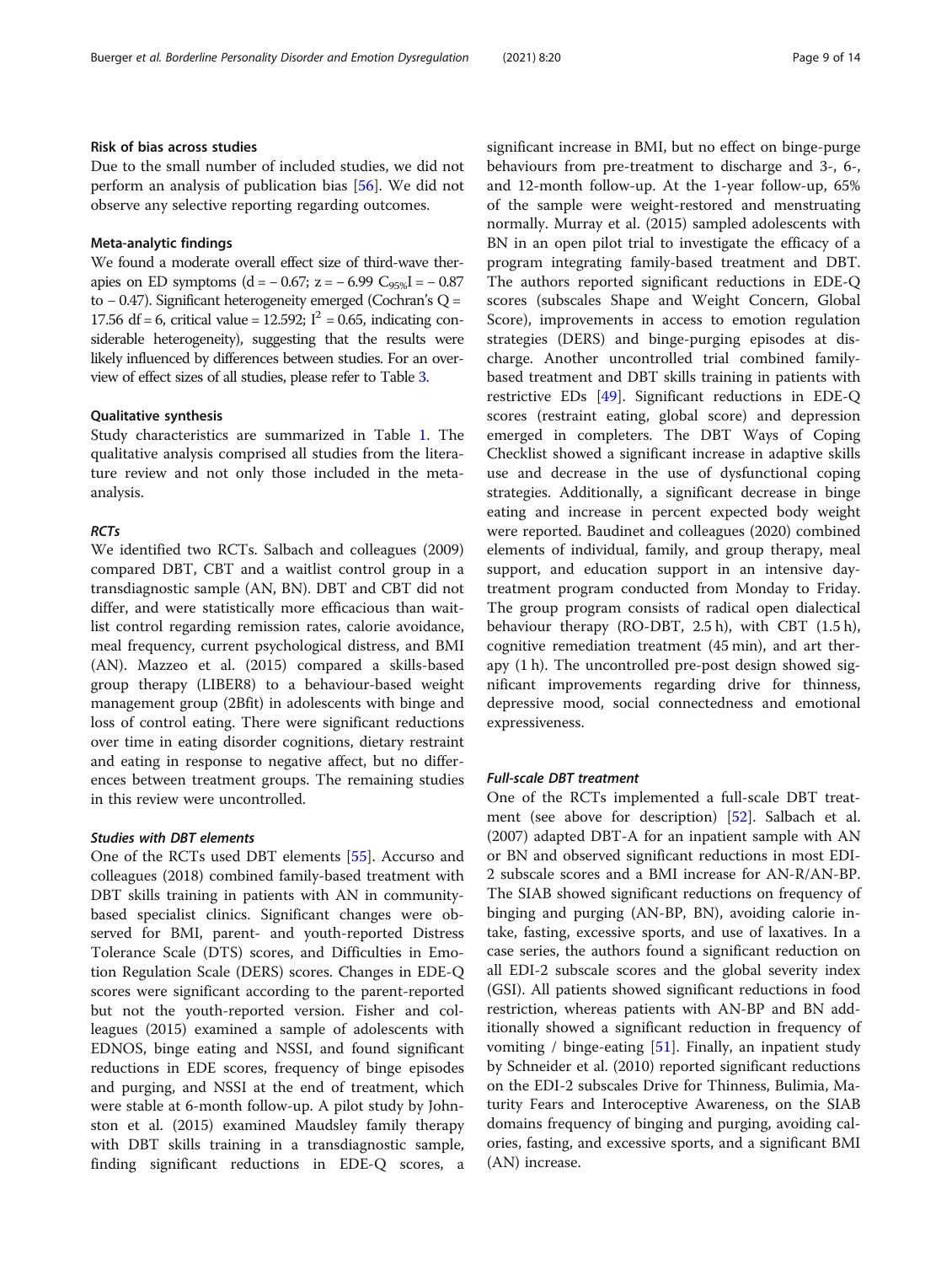#### Act

An open trial of Acceptance-based Separated Family Treatment (ASFT) for adolescents with AN from Timko and colleagues (2015) revealed a significant weight increase, significant reduction on all EDE scales, and a significant increase in acceptance of emotions.

# **Discussion**

This review with meta-analysis examined the empirical evidence of third-wave therapies for the treatment of EDs in adolescents (adaptation and efficacy). We identified a total of two RCTs and ten uncontrolled pre-post studies. Our meta-analysis of seven pre-post studies using the EDE as an outcome measure found an overall moderate effect size  $(d = -0.67)$ . However, since these findings are based on uncontrolled studies, it is impossible to know to what extent the effect is caused by the therapy or by extraneous variables such as unspecific treatment effects, spontaneous recovery, or regression to the mean [\[57\]](#page-13-0).

The two RCTs revealed symptom improvements over time: Salbach et al. (2009) showed that DBT was more efficacious than waitlist control in terms of calorie restriction, irregular eating, and current psychological distress as well as BMI, although it was not superior to an active control group. Mazzeo and colleagues (2016) also found significant but comparable improvements in both a third-wave group and active control group for dietary restraint, eating disorder cognitions, and eating in response to negative affect. Overall, the third-wave treatment resulted in moderate to large improvements in eating disorder symptoms in all but two studies [\[44](#page-12-0), [49](#page-13-0)]. These results are consistent with the effects of nonthird-wave outpatient treatments for ED in adolescents (AN: CBT (d =  $-$  0.83) [[14](#page-12-0)], FBT (d =  $-$  0.85), AFT (d =  $-$ 0.84) [\[58\]](#page-13-0); BN: CBT (d = − 0.83), PDT (d = − 0.98) [\[20](#page-12-0)], CBT-A  $(d = -1.2)$ , FBT-BN  $(d = -1.3)$  [\[19](#page-12-0)]).

As expected, there is a considerable difference between the number of studies investigating the efficacy and/or effectiveness of third-wave ED treatment in adolescent versus adult samples. For adults, Linardon and colleagues (2017) identified 13 RCTs and 14 uncontrolled studies, while we found only two RCTs and nine uncontrolled studies for childhood and adolescence. Effect sizes in adults were larger (overall third-wave  $d = -1.07$ and DBT  $d = -1.15$ ). The study quality was also higher in the adult trials, with most studies being of moderate quality, whereas studies in childhood and adolescence were of predominantly weak quality.

The informative value of the studies on children and adolescents was hindered by several factors:

a) The uncontrolled study design limits the informative value regarding therapy efficacy, since

the influence of extraneous factors cannot be ruled out.

- b) Sample sizes were small and did not allow for the analysis of possible confounders.
- c) The lack of blinded outcome assessments is a substantial limitation in terms of the reliability.
- d) Due to a lack of follow-up assessment, we have no information regarding the long-term effectiveness of the interventions.
- e) There are no clear replication studies, since the sample composition (AN, BN, BED, EDNOS) differed for each trial.

Although data collection methods were rated as strong according to the EPHPP criteria laid out by Thomas et al. (2004), this rating only pertains to the instruments' reliability and validity. It does not take into account the need for blinded outcome assessments or the higher informational content of clinical interviews compared to questionnaires. Blinded outcome assessments are critical for ruling out bias and therefore invaluable for highquality trials. Unfortunately, most studies in this review opted to use the EDE questionnaire instead of the available clinical EDE interview, and those using the interview did not employ blinded clinicians as interviewers. Furthermore, it is noteworthy that despite third-wave therapies focusing heavily on emotion regulation as their mechanism of change, only two studies included a meas-ure of emotion regulation in their outcomes [\[44](#page-12-0), [53](#page-13-0)]. It remains unclear to what degree the reported symptom improvements were related to emotion regulation. It is possible that the effects were mainly due to therapeutic strategies that are not specific for third-wave therapies but instead rely on treatment components of CBT or FBT.

All of the studies used either DBT or ACT, although a wide variety of treatments are counted as third-wave interventions (ACT, CFT, DBT, MBI and ST). Thus, it is not possible to conclusively assess the overall efficacy of third-wave treatments.

Almost all studies ( $n = 11$ ) used DBT elements in their protocol, making DBT the most widely studied thirdwave therapy for EDs. Surprisingly, only one study investigated a modified version of RO-DBT. This treatment was developed to target maladaptive overcontrol behaviour, a proposed core difficulty of restrictive eating disorders [[45](#page-12-0)]. As there was only one study with RO-DBT and due to the low study quality, we cannot make any statement about the effectiveness in comparison to standard DBT. However, the results on DBT in ED treatment should be interpreted with caution due to two critical points:

– Diagnoses under the ED umbrella are highly heterogeneous, with different aetiologies, clinical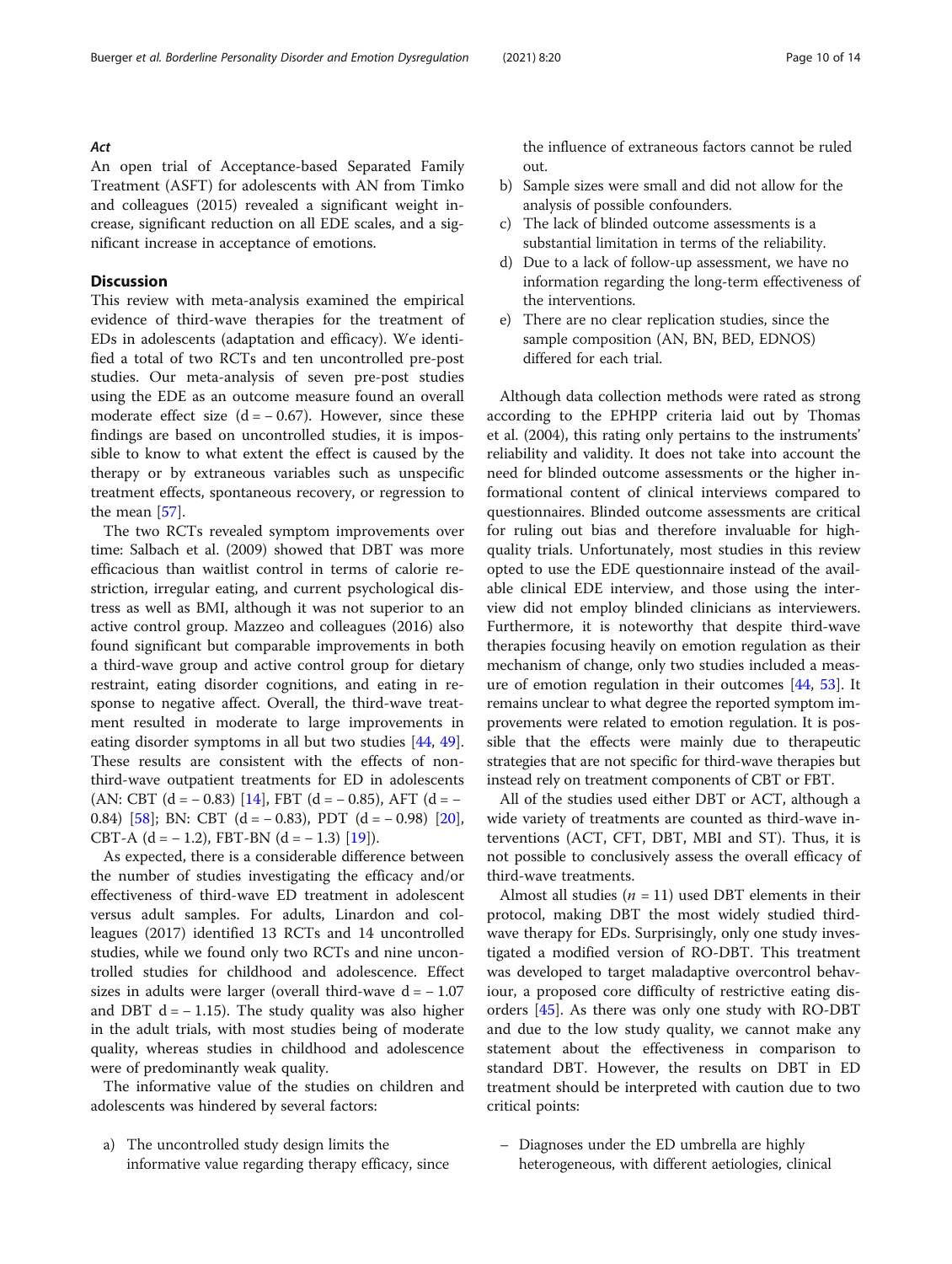presentations, and disorder mechanisms. It is therefore reasonable to assume differential effects of any given treatment on AN, BN and BED. Indications of this can be seen in Linardon et al. (2017). However, since many of the studies in children and adolescents were based on transdiagnostic samples ( $n = 7$ ), and the sample sizes were too small to conduct sub-analyses for each diagnosis, the results largely refer to the efficacy of DBT on the general category of ED. This can obscure ED-specific effects.

The second major critical aspect pertains to the question: What are the minimum requirements regarding treatment composition, treatment intensity, and qualifications for the therapists to call an intervention a DBT intervention? Among the studies in this review, there was considerable variation in terms of the dosage of DBT. For example, Accurso et al. (2018) included only four skills training sessions, while the main part of the treatment consisted of FBT. Thus, the study evaluated the efficacy/effectiveness of FBT supplanted with DBT elements, not DBT as it is conceptualized by Linehan [\[59\]](#page-13-0). Baudinet et al. also only used the group skills training component of RO-DBT [\[45\]](#page-12-0). This was an issue in six of the DBT studies. Only five of the eleven DBT studies actually comprised all four modi [[60\]](#page-13-0) of the DBT treatment. Four of these studies originated from the same research group of Salbach and colleagues [[50](#page-13-0)–[52,](#page-13-0) [54](#page-13-0)]. It cannot be conclusively ascertained whether there was an overlap between samples. Incidentally, these studies also reported the largest effect sizes, which may be due to the more complete implementation of DBT. We cannot answer this question, because a comparison with "low DBT dosage" is hindered by the different sample compositions. Independent replication studies are needed to assess dosage effects of DBT. Furthermore, the majority of the DBT studies  $(n = 7)$  provided no information regarding therapists' qualifications. Only one group used clinical psychologists for its studies, and only two groups confirmed that their therapist had completed specialist DBT-A training. Lastly, we did not find any detailed information regarding treatment fidelity. Some authors mentioned supervision as a quality control measure, but none mentioned or reported data regarding adherence checks to ensure that it was a true DBT intervention.

ACT has only been investigated in one uncontrolled pre-post study. More precisely, ACT principles were combined with elements of FBT and showed moderate effect sizes. For this as well as the aforementioned reasons, no clear assertions can be made regarding the extent to which ACT is efficacious for EDs in adolescence.

# What are the implications for clinical/practical work and research?

There is mounting evidence that alternative treatments for EDs across the lifespan are needed. Cowdrey and Waller [[61](#page-13-0)] stated that practitioners in adulthood are increasingly applying third-wave therapies to adults with ED, suggesting that patients do not sufficiently benefit from existing treatment options. The same seems to be true for adolescence. FBT as the single most wellresearched and effective treatment depends upon commitment from the entire family system. This can be a considerable obstacle in many families, especially during adolescence. It is therefore imperative to at least have an effective alternative treatment that can integrate the family but can also function without support from all members of the system. Long-term follow-ups show that the superiority of FBT versus active control treatments disappears. However, AFT, which supplements DBT components, was equally as effective and in some areas slightly superior at a 4-year follow-up [[62\]](#page-13-0).

Despite the clinical demand, there is a lack of highquality research on the efficacy of specific third-wave interventions for adolescents with ED. None of the existing interventions meet the criteria for an empirically supported treatment. The existing studies only allow the conclusion that third-wave interventions are possibly efficacious and constitute valuable alternative treatment options. However, the majority of studies in our review had very low dropout rates (> 18%). This is a substantial advantage over non-third-wave trials, with dropouts of around 30% [[8](#page-12-0)].

We agree with the assessment by Linardon et al. (2017) that conducting large-scale RCTs can be prohibitive for many institutions and practitioners who may already work with third-wave interventions, and thus (single) case studies akin to the study by Salbach et al. (2008) may be a good starting point. This format is highly clinically relevant in terms of feasibility [[63](#page-13-0)] and can provide valuable information for researchers planning to investigate this treatment through an expensive RCT as well as for agencies which are deciding on whether to fund such a trial [\[21](#page-12-0)]. Furthermore, future research on third-wave treatments coming from clinical practice could reduce the barriers to implementation and dissemination for other practitioners, ensuring that clients receive the best possible care. An RCT could then look beyond simple measures of efficacy by confirming specific treatment effects as well as assessing mechanisms of therapeutic change, the dosage of treatment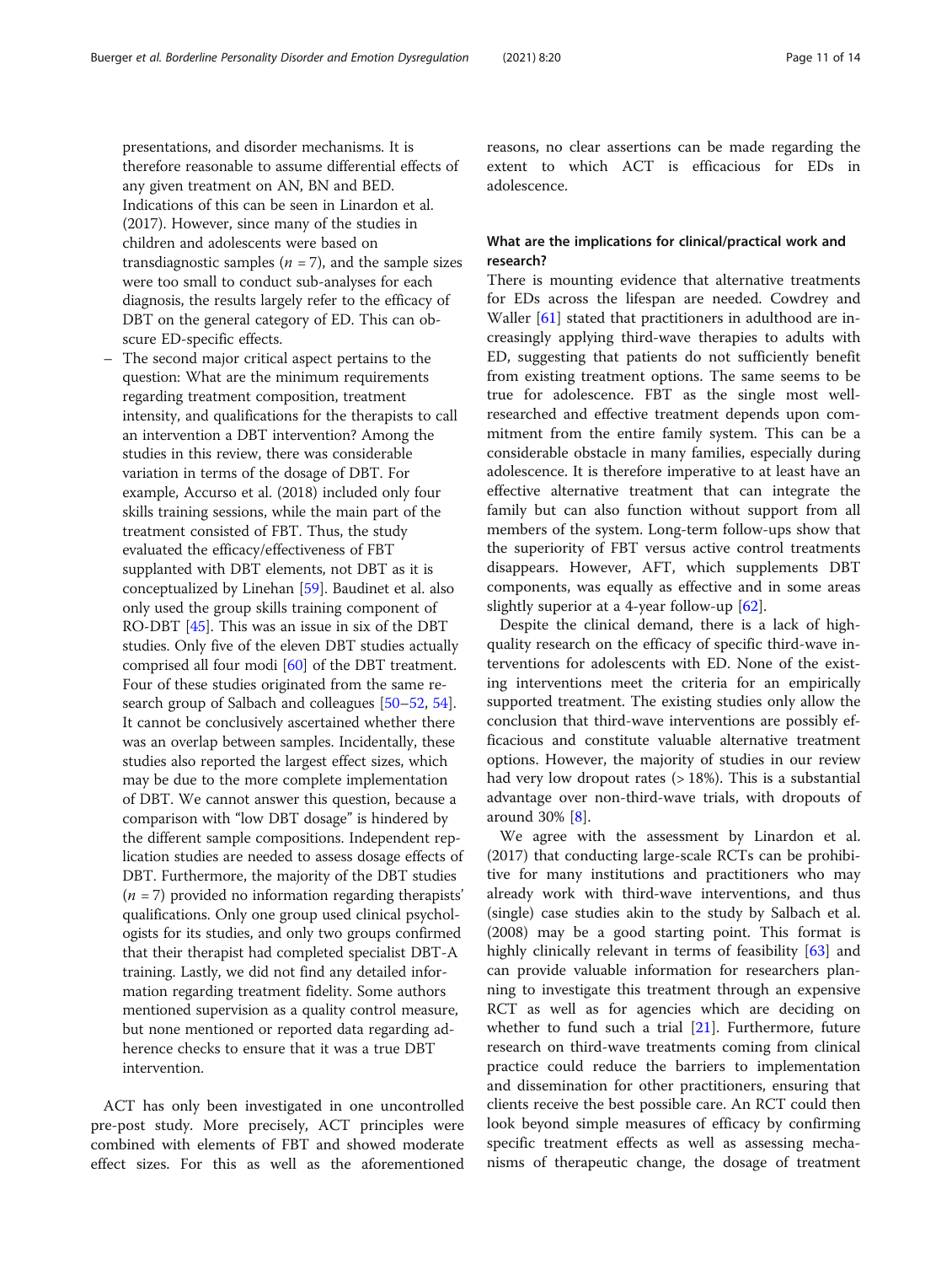<span id="page-11-0"></span>required to be effective [[64](#page-13-0)], and predictors of nonresponse [[65](#page-13-0)].

#### Limitations and strengths

The primary limitation is that the empirical evidence base comprises only a small number of studies, including only two RCTs. Our meta-analysis was based mostly on transdiagnostic samples. This limits the informational content, since each ED diagnosis comes with a different aetiology and different sustaining factors, rendering it highly likely that different therapeutic strategies are needed to change patients' dysfunctional emotion regulation. We only included studies published in English in peer-reviewed journals. In addition to the publication bias, a bias due to excluded non-English-language publications may also have occurred. Lastly, since there is no comprehensive list of third-wave therapies, no conclusive evaluation of its efficacy can be made.

# Conclusion

This review with meta-analysis was the first to evaluate the adaptation and efficacy of third-wave therapies for the treatment of ED in adolescents. The main limitation of the empirical database is that almost all studies used DBT, while other third-wave treatments lacked empirical evaluation. Despite promising evidence of a beneficial impact of DBT, none of the treatments meet the criteria for an empirically supported treatment. Due to high relapse rates, there is an urgent need for further highquality research into alternative ED treatments. Effective early interventions in adolescence might prevent chronification and help both patients and the healthcare system in the long run.

#### Abbreviations

ACT: Acceptance and commitment therapy; AFT: Adolescent-focused therapy; AN: Anorexia nervosa; AN-BP: Anorexia nervosa (binge-purging type); AN-R: Anorexia nervosa (restrictive type); ASFT: Acceptance-based separated family treatment; BED/LOC: Binge eating disorder / loss of control; BMI: Body mass index; BN: Bulimia nervosa; CBT: Cognitive behaviour therapy; CBT-A: cognitive-behavioral therapy adapted for adolescents; CBT-E: Enhanced cognitive behaviour therapy; CFT: Compassion-focused therapy; DBT: Dialectical behaviour therapy; DBT-A: Dialectical behaviour therapy for adolescents; DERS: Difficulties in Emotion Regulation Scale; DP: Day-patient treatment; DSM-IV: Diagnostic and statistical manual of mental disorders, 4th edition; DTS: Distress tolerance scale; ED: Eating disorder; EDE: Eating disorder examination; EDE-Q: Eating disorder examination-questionnaire; EDI-2: Eating disorder inventory-2; EDI-3: Eating disorder inventory-3; EDNOS: Eating disorder not otherwise specified; EPHPP: Effective public health practice project; FBT: Family-based therapy; GSI: Global severity index; ICD-10: International classification of diseases, 10th edition; IP: Inpatient treatment; MBI: Mindfulness-based interventions; NSSI: Non-suicidal selfinjury; PICOS: Acronym for patients – intervention – comparator – outcomes – study design; PRISMA: Preferred reporting items for systematic reviews and meta-analyses; RCT: Randomized controlled trial; RO-DBT: Radical open dialectical behaviour therapy; SIAB-EX: Structured interview for anorexic and bulimic disorders for DSM-IV and ICD-10; ST: Schema therapy

#### Supplementary Information

The online version contains supplementary material available at [https://doi.](https://doi.org/10.1186/s40479-021-00158-6) [org/10.1186/s40479-021-00158-6.](https://doi.org/10.1186/s40479-021-00158-6)

| Additional file 1: PRISMA 2009 Checklist.   |  |
|---------------------------------------------|--|
| <b>Additional file 2:.</b> Review Protocol. |  |
| Additional file 3: Search strategies.       |  |

#### Acknowledgements

Sarah Mannion de Hernandez proofread the manuscript and made Englishlanguage corrections.

#### Code availability

Not applicable, review of published studies.

#### Authors' contributions

AB had the idea the for the systematic review, assessed the studies for eligibility and was a major contributor in writing the manuscript. JG performed the literature search, the removal of duplicates and screening of the remaining studies for eligibility, conducted the meta-analysis and was a major contributor in writing the manuscript. LH assessed the search results for inclusion in the review. TDV critically revised the manuscript. All authors read and approved the final manuscript.

#### Funding

Open Access funding enabled and organized by Projekt DEAL. This publication was supported by the OpenAccess Publication Fund of the University of Wuerzburg.

#### Availability of data and materials

PRISMA checklist, review protocol and search strategies available as supplemental material.

#### **Declarations**

#### Ethics approval and consent to participate

Not applicable, review of published studies.

#### Consent for publication

Not applicable, review of published studies.

#### Competing interests

The authors declare that they have no competing interests.

#### Received: 8 February 2021 Accepted: 3 May 2021 Published online: 14 June 2021

#### References

- Arcelus J, Mitchell AJ, Wales J, Nielsen S. Mortality rates in patients with anorexia nervosa and other eating disorders. A meta-analysis of 36 studies. Arch Gen Psychiatry. 2011;68(7):724–31. [https://doi.org/10.1001/a](https://doi.org/10.1001/archgenpsychiatry.2011.74) [rchgenpsychiatry.2011.74](https://doi.org/10.1001/archgenpsychiatry.2011.74).
- 2. Smink FR, van Hoeken D, Hoek HW. Epidemiology of eating disorders: incidence, prevalence and mortality rates. Curr Psychiatry Rep. 2012;14(4): 406–14. [https://doi.org/10.1007/s11920-012-0282-y.](https://doi.org/10.1007/s11920-012-0282-y)
- 3. Erskine HE, Whiteford HA, Pike KM. The global burden of eating disorders. Curr Opin Psychiatry. 2016;29(6):346–53. [https://doi.org/10.1097/YCO.](https://doi.org/10.1097/YCO.0000000000000276) [0000000000000276](https://doi.org/10.1097/YCO.0000000000000276).
- 4. Murray CJL, Barber RM, Foreman KJ, Ozgoren AA, Abd-Allah F, Abera SF, et al. Global, regional, and national disability-adjusted life years (DALYs) for 306 diseases and injuries and healthy life expectancy (HALE) for 188 countries, 1990-2013: quantifying the epidemiological transition. Lancet. 2015;386(10009):2145–91. [https://doi.org/10.1016/S0140-6736\(15\)61340-X.](https://doi.org/10.1016/S0140-6736(15)61340-X)
- 5. Tabler J, Utz RL. The influence of adolescent eating disorders or disordered eating behaviors on socioeconomic achievement in early adulthood. Int J Eat Disord. 2015;48(6):622–32. <https://doi.org/10.1002/eat.22395>.
- 6. Kolar DR, Hammerle F, Jenetzky E, Huss M, Burger A. Aversive tension in female adolescents with anorexia nervosa: a controlled ecological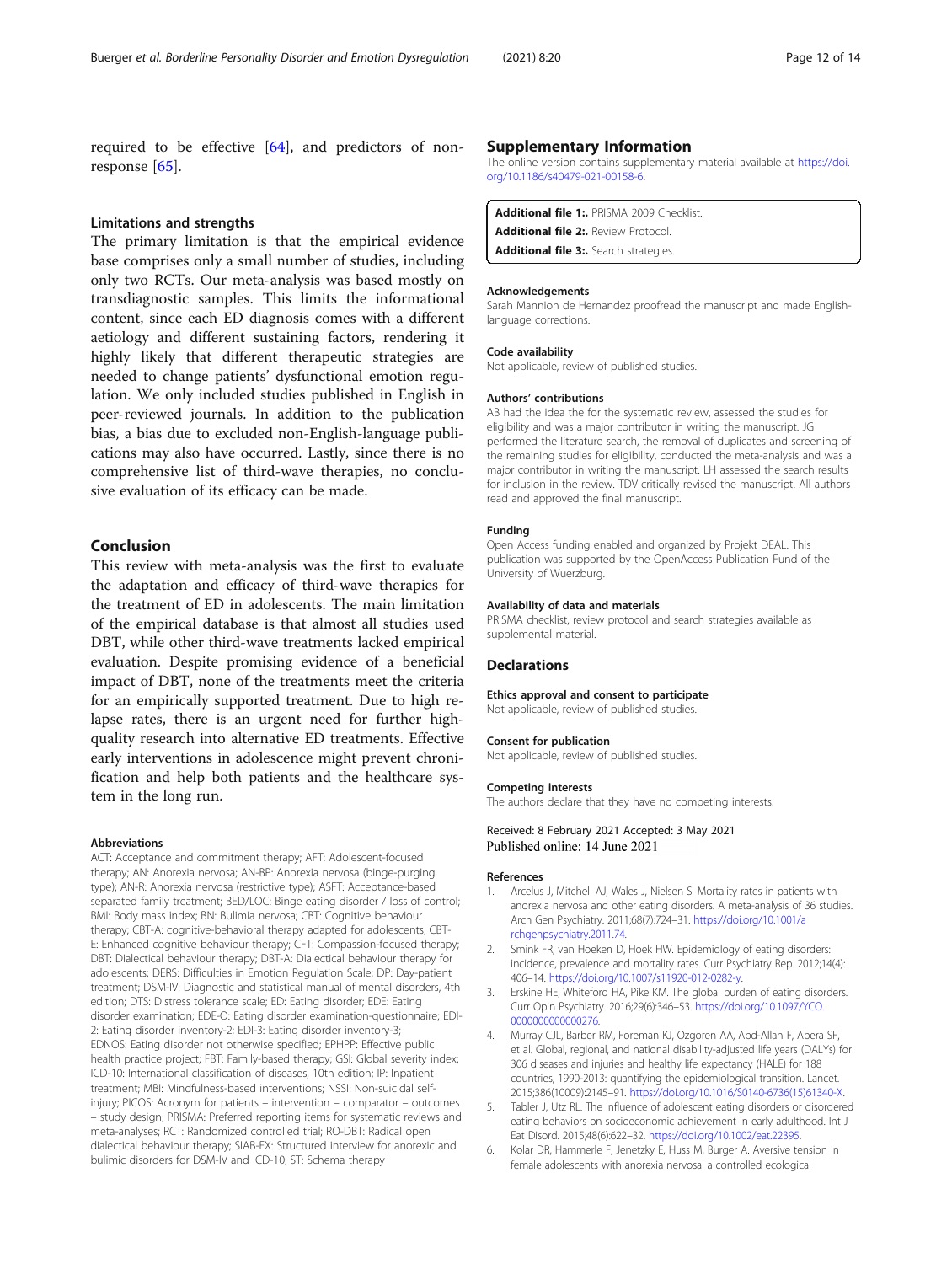<span id="page-12-0"></span>momentary assessment using smartphones. BMC Psychiatry. 2016;16(1):97. <https://doi.org/10.1186/s12888-016-0807-8>.

- 7. Meule A, Richard A, Schnepper R, Reichenberger J, Georgii C, Naab S, et al. Emotion regulation and emotional eating in anorexia nervosa and bulimia nervosa. Eat Disord. 2019:1–17.
- 8. Herpertz-Dahlmann B. Treatment of eating disorders in child and adolescent psychiatry. Curr Opin Psychiatry. 2017;30(6):438–45. [https://doi.](https://doi.org/10.1097/YCO.0000000000000357) [org/10.1097/YCO.0000000000000357](https://doi.org/10.1097/YCO.0000000000000357).
- 9. Herpertz S, Herpertz-Dahlmann B, Fichter M, Tuschen-Caffier B. A Zeeck AE. S3-Leitlinie Diagnostik und Behandlung der Essstörungen. Berlin Heidelberg: Springer; 2011. [https://doi.org/10.1007/978-3-642-21442-4.](https://doi.org/10.1007/978-3-642-21442-4)
- 10. American Psychiatric Association. Practice guideline for the treatment of patients with eating disorders, 3rd edn. Am J Psychiatry. 2006;163:4–54.
- 11. NICE. Eating Disorders: Core Interventions in the Treatment and Management of Anorexia Nervosa, Bulimia Nervosa and Related Eating Disorders. Leicester (UK) 2004.
- 12. Goldstein M, Peters L, Baillie A, McVeagh P, Minshall G, Fitzjames D. The effectiveness of a day program for the treatment of adolescent anorexia nervosa. Int J Eat Disord. 2011;44(1):29–38. <https://doi.org/10.1002/eat.20789>.
- 13. Herpertz-Dahlmann B, Schwarte R, Krei M, Egberts K, Warnke A, Wewetzer C, et al. Day-patient treatment after short inpatient care versus continued inpatient treatment in adolescents with anorexia nervosa (ANDI): a multicentre, randomised, open-label, non-inferiority trial. Lancet. 2014; 383(9924):1222–9. [https://doi.org/10.1016/S0140-6736\(13\)62411-3](https://doi.org/10.1016/S0140-6736(13)62411-3).
- 14. Dalle Grave R, Calugi S, Doll HA, Fairburn CG. Enhanced cognitive behaviour therapy for adolescents with anorexia nervosa: an alternative to family therapy? Behav Res Ther. 2013;51(1):R9–R12. [https://doi.org/10.1016/j.brat.2](https://doi.org/10.1016/j.brat.2012.09.008) [012.09.008](https://doi.org/10.1016/j.brat.2012.09.008).
- 15. Fisher CA, Skocic S, Rutherford KA, Hetrick SE. Family therapy approaches for anorexia nervosa. Cochrane Db Syst Rev. 2018;10.
- 16. Dodge E, Hodes M, Eisler I, Dare C. Family therapy for bulimia nervosa in adolescents: an exploratory study. J Fam Ther. 1995;17(1):59–77. [https://doi.](https://doi.org/10.1111/j.1467-6427.1995.tb00004.x) [org/10.1111/j.1467-6427.1995.tb00004.x](https://doi.org/10.1111/j.1467-6427.1995.tb00004.x).
- 17. Lock J. Adjusting cognitive behavior therapy for adolescents with bulimia nervosa: results of case series. Am J Psychother. 2005;59(3):267–81. [https://](https://doi.org/10.1176/appi.psychotherapy.2005.59.3.267) [doi.org/10.1176/appi.psychotherapy.2005.59.3.267.](https://doi.org/10.1176/appi.psychotherapy.2005.59.3.267)
- 18. Dalle Grave R, Calugi S, Sartirana M, Fairburn CG. Transdiagnostic cognitive behaviour therapy for adolescents with an eating disorder who are not underweight. Behav Res Ther. 2015;73:79–82. [https://doi.org/10.1016/j.brat.2](https://doi.org/10.1016/j.brat.2015.07.014) [015.07.014](https://doi.org/10.1016/j.brat.2015.07.014).
- 19. Le Grange D, Lock J, Agras WS, Bryson SW, Jo B. Randomized clinical trial of family-based treatment and cognitive-behavioral therapy for adolescent bulimia nervosa. J Am Acad Child Adolesc Psychiatry. 2015;54(11):886–94 e2. [https://doi.org/10.1016/j.jaac.2015.08.008.](https://doi.org/10.1016/j.jaac.2015.08.008)
- 20. Stefini A, Salzer S, Reich G, Horn H, Winkelmann K, Bents H, et al. Cognitivebehavioral and psychodynamic therapy in female adolescents with bulimia nervosa: a randomized controlled trial. J Am Acad Child Adolesc Psychiatry. 2017;56(4):329–35. [https://doi.org/10.1016/j.jaac.2017.01.019.](https://doi.org/10.1016/j.jaac.2017.01.019)
- 21. Wonderlich SA, Peterson CB, Crosby RD, Smith TL, Klein MH, Mitchell JE, et al. A randomized controlled comparison of integrative cognitive-affective therapy (ICAT) and enhanced cognitive-behavioral therapy (CBT-E) for bulimia nervosa. Psychol Med. 2014;44(3):543–53. [https://doi.org/10.1017/](https://doi.org/10.1017/S0033291713001098) [S0033291713001098.](https://doi.org/10.1017/S0033291713001098)
- 22. Hayes SC, Villatte M, Levin M, Hildebrandt M. Open, aware, and active: contextual approaches as an emerging trend in the behavioral and cognitive therapies. Annu Rev Clin Psychol. 2011;7(1):141–68. [https://doi.](https://doi.org/10.1146/annurev-clinpsy-032210-104449) [org/10.1146/annurev-clinpsy-032210-104449.](https://doi.org/10.1146/annurev-clinpsy-032210-104449)
- 23. Hofmann SG, Asmundson GJG. Acceptance and mindfulness-based therapy: new wave or old hat? Clin Psychol Rev. 2008;28(1):1–16. [https://doi.org/10.1](https://doi.org/10.1016/j.cpr.2007.09.003) [016/j.cpr.2007.09.003](https://doi.org/10.1016/j.cpr.2007.09.003).
- 24. Kahl KG, Winter L, Schweiger U. The third wave of cognitive behavioural therapies: what is new and what is effective? Curr Opin Psychiatry. 2012; 25(6):522–8. <https://doi.org/10.1097/YCO.0b013e328358e531>.
- 25. Lenz AS, Taylor R, Fleming M, Serman N. Effectiveness of dialectical behavior therapy for treating eating disorders. J Couns Dev. 2014;92(1):26–35. [https://](https://doi.org/10.1002/j.1556-6676.2014.00127.x) [doi.org/10.1002/j.1556-6676.2014.00127.x.](https://doi.org/10.1002/j.1556-6676.2014.00127.x)
- 26. Godfrey KM, Gallo LC, Afari N. Mindfulness-based interventions for binge eating: a systematic review and meta-analysis. J Behav Med. 2015;38(2):348– 62. <https://doi.org/10.1007/s10865-014-9610-5>.
- 27. Linardon J, Fairburn CG, Fitzsimmons-Craft EE, Wilfley DE, Brennan L. The empirical status of the third-wave behaviour therapies for the treatment of

eating disorders: a systematic review. Clin Psychol Rev. 2017;58:125–40. [https://doi.org/10.1016/j.cpr.2017.10.005.](https://doi.org/10.1016/j.cpr.2017.10.005)

- 28. Volpe U, Tortorella A, Manchia M, Monteleone AM, Albert U, Monteleone P. Eating disorders: what age at onset? Psychiatry Res. 2016;238:225–7. [https://](https://doi.org/10.1016/j.psychres.2016.02.048) [doi.org/10.1016/j.psychres.2016.02.048.](https://doi.org/10.1016/j.psychres.2016.02.048)
- 29. Steinhausen HC, Jensen CM. Time trends in lifetime incidence rates of firsttime diagnosed anorexia nervosa and bulimia nervosa across 16 years in a Danish nationwide psychiatric registry study. Int J Eat Disord. 2015;48(7): 845–50. [https://doi.org/10.1002/eat.22402.](https://doi.org/10.1002/eat.22402)
- 30. Favaro A, Caregaro L, Tenconi E, Bosello R, Santonastaso P. Time trends in age at onset of anorexia nervosa and bulimia nervosa. J Clin Psychiatry. 2009;70(12):1715–21. [https://doi.org/10.4088/JCP.09m05176blu.](https://doi.org/10.4088/JCP.09m05176blu)
- 31. Fairburn CG, Beglin SJ. Assessment of eating disorders: interview or selfreport questionnaire? Int J Eat Disord. 1994;16(4):363–70.
- 32. Garner DM. Eating disorder Inventory-2. Professional manual. Odessa: FL: Psychological Assessment Ressources; 1991.
- 33. Thiel A, Jacobi C, Horstmann S, Paul T, Nutzinger DO, Schussler G. A German version of the eating disorder inventory EDI-2. Psychother Psychosom Med Psychol. 1997;47(9–10):365–76.
- 34. Garner DM. Eating disorder Inventory-3. Odessa, FL: Psychological Assessment Ressources; 2005.
- 35. Fichter MM, Quadflieg N. Strukturiertes Inventar für Anorektische und Bulimische Eßstörungen nach DSM-IV und ICD-10 (SIAB). Göttingen: Hogrefe; 1999.
- 36. Thomas BH, Ciliska D, Dobbins M, Micucci S. A process for systematically reviewing the literature: providing the research evidence for public health nursing interventions. Worldviews Evid-Based Nurs. 2004;1(3):176–84. [https://](https://doi.org/10.1111/j.1524-475X.2004.04006.x) [doi.org/10.1111/j.1524-475X.2004.04006.x](https://doi.org/10.1111/j.1524-475X.2004.04006.x).
- Kazis LE, Anderson JJ, Meenan RF. Effect sizes for interpreting changes in health status. Med Care. 1989;27(3 Suppl):S178–89. [https://doi.org/10.1097/](https://doi.org/10.1097/00005650-198903001-00015) [00005650-198903001-00015.](https://doi.org/10.1097/00005650-198903001-00015)
- 38. Mazzeo SE, Lydecker J, Harney M, Palmberg AA, Kelly NR, Gow RW, et al. Development and preliminary effectiveness of an innovative treatment for binge eating in racially diverse adolescent girls. Eat Behav. 2016;22:199–205. [https://doi.org/10.1016/j.eatbeh.2016.06.014.](https://doi.org/10.1016/j.eatbeh.2016.06.014)
- 39. Lipsey MW, Wilson DB. The efficacy of psychological, educational, and behavioral treatment. Confirmation from meta-analysis. Am Psychol. 1993; 48(12):1181–209. [https://doi.org/10.1037/0003-066X.48.12.1181.](https://doi.org/10.1037/0003-066X.48.12.1181)
- 40. Cohen J. Statistical power analysis for the behavioral sciences 2nd edn. Hillsdale: Erlbaum Associates; 1988.
- 41. Higgins JP, Thompson SG, Deeks JJ, Altman DG. Measuring inconsistency in meta-analyses. BMJ. 2003;327(7414):557–60. [https://doi.org/10.1136/bmj.327.](https://doi.org/10.1136/bmj.327.7414.557) [7414.557.](https://doi.org/10.1136/bmj.327.7414.557)
- 42. Abraham N, Buvanaswari P, Rathakrishnan R, Tran BX, Thu GV, Nguyen LH, et al. A meta-analysis of the rates of suicide ideation, attempts and deaths in people with epilepsy. Int J Environ Res Public Health. 2019;16(8):1–10.
- 43. Moher D, Liberati A, Tetzlaff J, Altman DG, Group P. Preferred reporting items for systematic reviews and meta-analyses: the PRISMA statement. PLoS Med. 2009;6(7):e1000097. [https://doi.org/10.1371/journal.pmed.1](https://doi.org/10.1371/journal.pmed.1000097) [000097](https://doi.org/10.1371/journal.pmed.1000097).
- 44. Accurso EC, Astrachan-Fletcher E, O'Brien S, McClanahan SF, Le Grange D. Adaptation and implementation of family-based treatment enhanced with dialectical behavior therapy skills for anorexia nervosa in community-based specialist clinics. Eat Disord. 2018;26(2):149–63. [https://doi.org/10.1080/1064](https://doi.org/10.1080/10640266.2017.1330319) [0266.2017.1330319](https://doi.org/10.1080/10640266.2017.1330319).
- 45. Baudinet J, Simic M, Griffiths H, Donnelly C, Stewart C, Goddard E. Targeting maladaptive overcontrol with radically open dialectical behaviour therapy in a day programme for adolescents with restrictive eating disorders: an uncontrolled case series. J Eat Disord. 2020;8(1):68. [https://doi.org/10.1186/](https://doi.org/10.1186/s40337-020-00338-9) [s40337-020-00338-9](https://doi.org/10.1186/s40337-020-00338-9).
- 46. Fischer S, Peterson C. Dialectical behavior therapy for adolescent binge eating, purging, suicidal behavior, and non-suicidal self-injury: a pilot study. Psychotherapy (Chic). 2015;52(1):78–92.
- 47. Johnston JA, O'Gara JS, Koman SL, Baker CW, Anderson DA. A pilot study of maudsley family therapy with group dialectical behavior therapy skills training in an intensive outpatient program for adolescent eating disorders. J Clin Psychol. 2015;71(6):527–43. <https://doi.org/10.1002/jclp.22176>.
- 48. Murray SB, Anderson LK, Cusack A, Nakamura T, Rockwell R, Griffiths S, et al. Integrating family-based treatment and dialectical behavior therapy for adolescent bulimia nervosa: preliminary outcomes of an open pilot trial. Eat Disord. 2015;23(4):336–44. [https://doi.org/10.1080/10640266.2015.1044345.](https://doi.org/10.1080/10640266.2015.1044345)